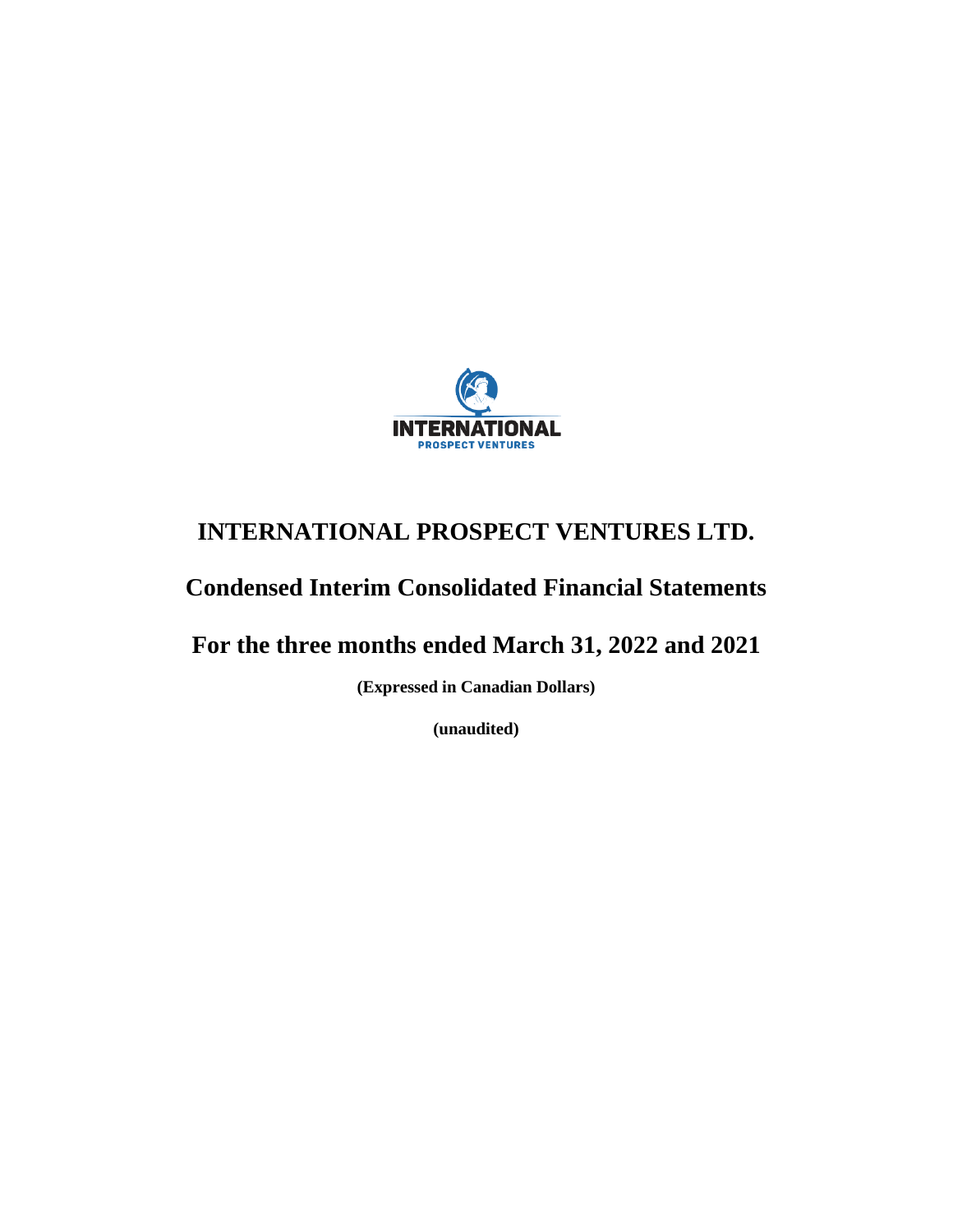# **NOTICE OF NO AUDITOR REVIEW OF CONDENSED INTERIM CONSOLIDATED FINANCIAL STATEMENTS**

Under National Instrument 51-102, Part 4, subsection 4.3(3) (a), if an auditor has not performed a review of the condensed interim consolidated financial statements, they must be accompanied by a notice indicating that the interim financial statements have not been reviewed by an auditor.

The accompanying unaudited condensed interim consolidated financial statements of the Company have been prepared by and are the responsibility of the Company's management.

The Company's independent auditor has not performed a review of these condensed interim consolidated financial statements in accordance with standards established by CPA Canada for a review of interim financial statements by an entity's auditor.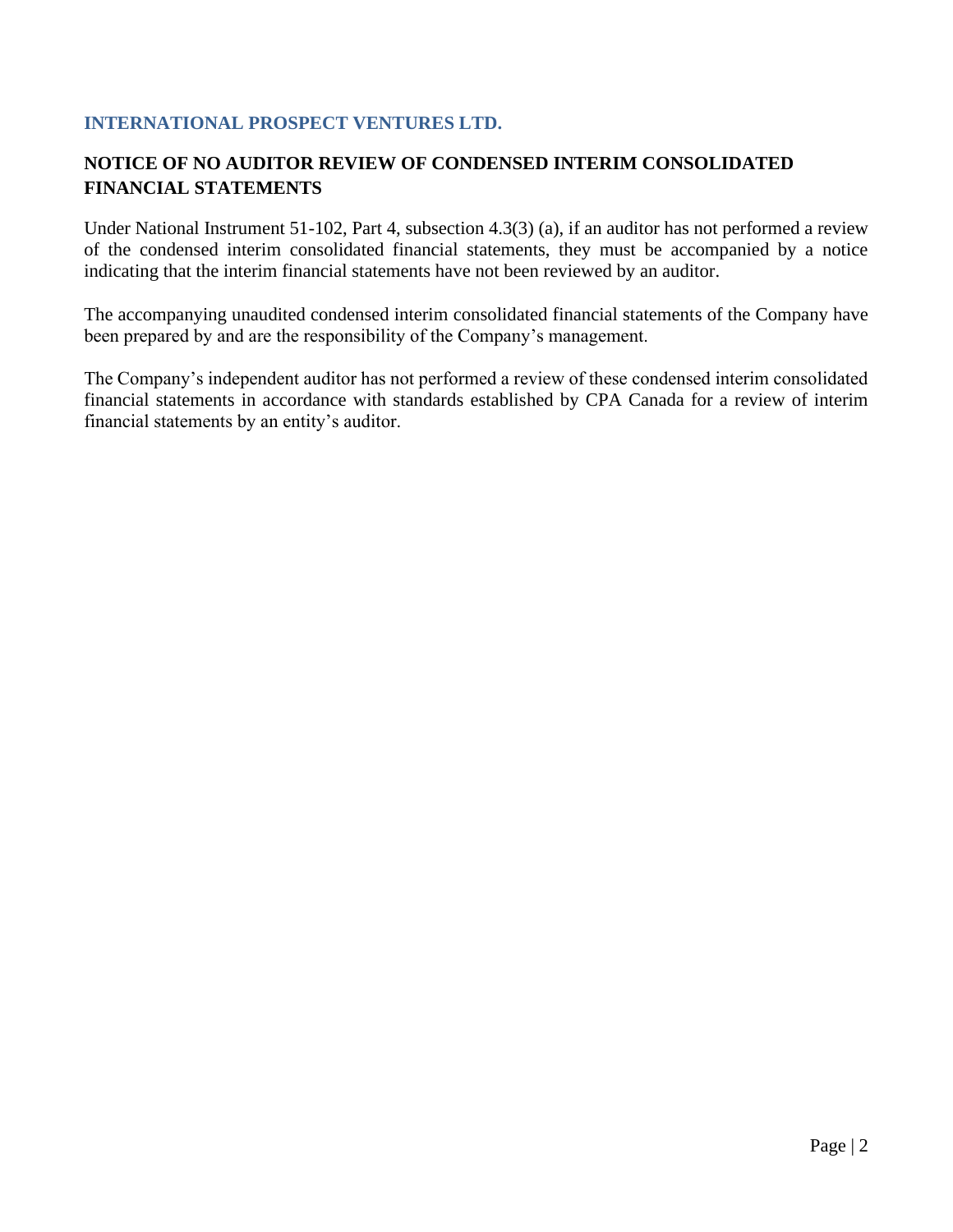# **Condensed Interim Consolidated Statements of Financial Position**

(Unaudited)

(Expressed in Canadian Dollars)

|                                          |                |               | As at       | As at         |
|------------------------------------------|----------------|---------------|-------------|---------------|
|                                          |                |               | March 31,   | December 31,  |
|                                          | <b>Notes</b>   |               | 2022        | 2021          |
|                                          |                |               |             |               |
| <b>ASSETS</b>                            |                |               |             |               |
| <b>Current assets</b>                    |                |               |             |               |
| Cash and cash equivalents                | 6              | $\mathcal{S}$ | 289,233     | \$<br>445,345 |
| Sales taxes recoverable                  |                |               | 17,820      | 46,737        |
| Prepaid expenses and other               | $\overline{7}$ |               | 8,945       | 12,760        |
|                                          |                |               | 315,998     | 504,842       |
| <b>Non-current assets</b>                |                |               |             |               |
| Exploration and evaluation assets        | 8              |               | 213,884     | 92,978        |
| <b>TOTAL ASSETS</b>                      |                | \$            | 529,882     | \$<br>597,820 |
| <b>LIABILITIES</b>                       |                |               |             |               |
| <b>Current liabilities</b>               |                |               |             |               |
| Accounts payable and accrued liabilities |                | \$            | 13,208      | \$<br>14,962  |
| Due to related parties                   | 11             |               | 20,440      | 20,574        |
| <b>Total liabilities</b>                 |                |               | 33,648      | 35,536        |
|                                          |                |               |             |               |
| <b>EQUITY</b>                            |                |               |             |               |
| Share capital                            | 9              |               | 4,655,205   | 4,571,755     |
| Contributed surplus                      |                |               | 444,062     | 420,816       |
| Warrants                                 |                |               | 405,477     | 405,477       |
| Deficit                                  |                |               | (5,008,510) | (4,835,764)   |
| <b>Total equity</b>                      |                |               | 496,234     | 562,284       |
| <b>TOTAL LIABILITIES AND EQUITY</b>      |                | \$            | 529,882     | \$<br>597,820 |

Going Concern (Note 2)

On behalf of the Board of Directors,

Director Director

*"Glenn J. Mullan" "Dr. Robert I. Valliant"*

(signed Glenn J. Mullan) (signed Robert I. Valliant)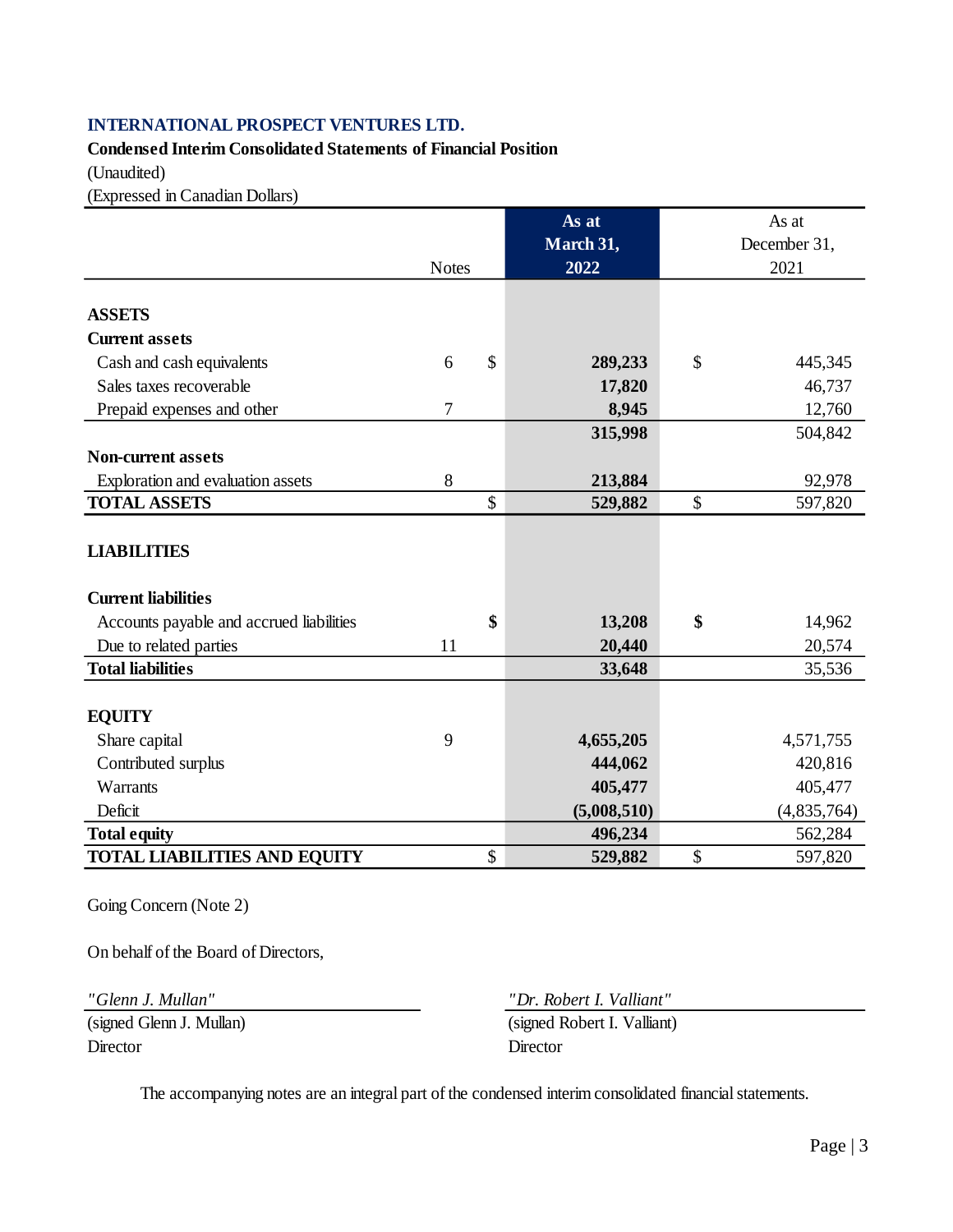# **Condensed Interim Consolidated Statements of Net loss and Comprehensive loss**

(Unaudited)

.

(Expressed in Canadian Dollars)

|                                                      |              |               | For the three months<br>ended March 31, |            |  |
|------------------------------------------------------|--------------|---------------|-----------------------------------------|------------|--|
|                                                      | <b>Notes</b> | 2022          |                                         | 2021       |  |
|                                                      |              |               |                                         |            |  |
| <b>Operating expenses</b>                            |              |               |                                         |            |  |
| Exploration and evaluation expenses                  | 11           | \$<br>43,987  | $\mathcal{S}$                           | 42,522     |  |
| Consulting fees                                      | 11           | 30,000        |                                         | 30,000     |  |
| Professional fees                                    | 11           | 35,436        |                                         | 18,062     |  |
| Share-based payments                                 | 9            | 23,246        |                                         |            |  |
| Investor and media relations                         |              | 13,850        |                                         | 4,500      |  |
| Regulatory and transfer agent fees                   |              | 10,942        |                                         | 6,876      |  |
| Office expenses                                      |              | 6,515         |                                         | 4,765      |  |
| Director fees                                        | 11           | 6,275         |                                         | 3,250      |  |
| Travel and entertainment                             |              | 1,972         |                                         |            |  |
| <b>Operating loss</b>                                |              | 172,223       |                                         | 109,975    |  |
| Other expenses (income)                              |              |               |                                         |            |  |
| Finance expense                                      |              | 805           |                                         | 402        |  |
| Foreign exchange loss                                |              | (243)         |                                         | 1,858      |  |
| Finance income                                       |              | (39)          |                                         | (212)      |  |
|                                                      |              | 523           |                                         | 2,048      |  |
| Net loss and total comprehensive loss for the period |              | \$<br>172,746 | \$                                      | 112,023    |  |
|                                                      |              |               |                                         |            |  |
| Basic and diluted net loss per common share          | 10           | \$<br>0.004   | $\mathcal{S}$                           | 0.003      |  |
|                                                      |              |               |                                         |            |  |
| Weighted average number of common shares outstanding | 10           | 39,492,256    |                                         | 33,264,237 |  |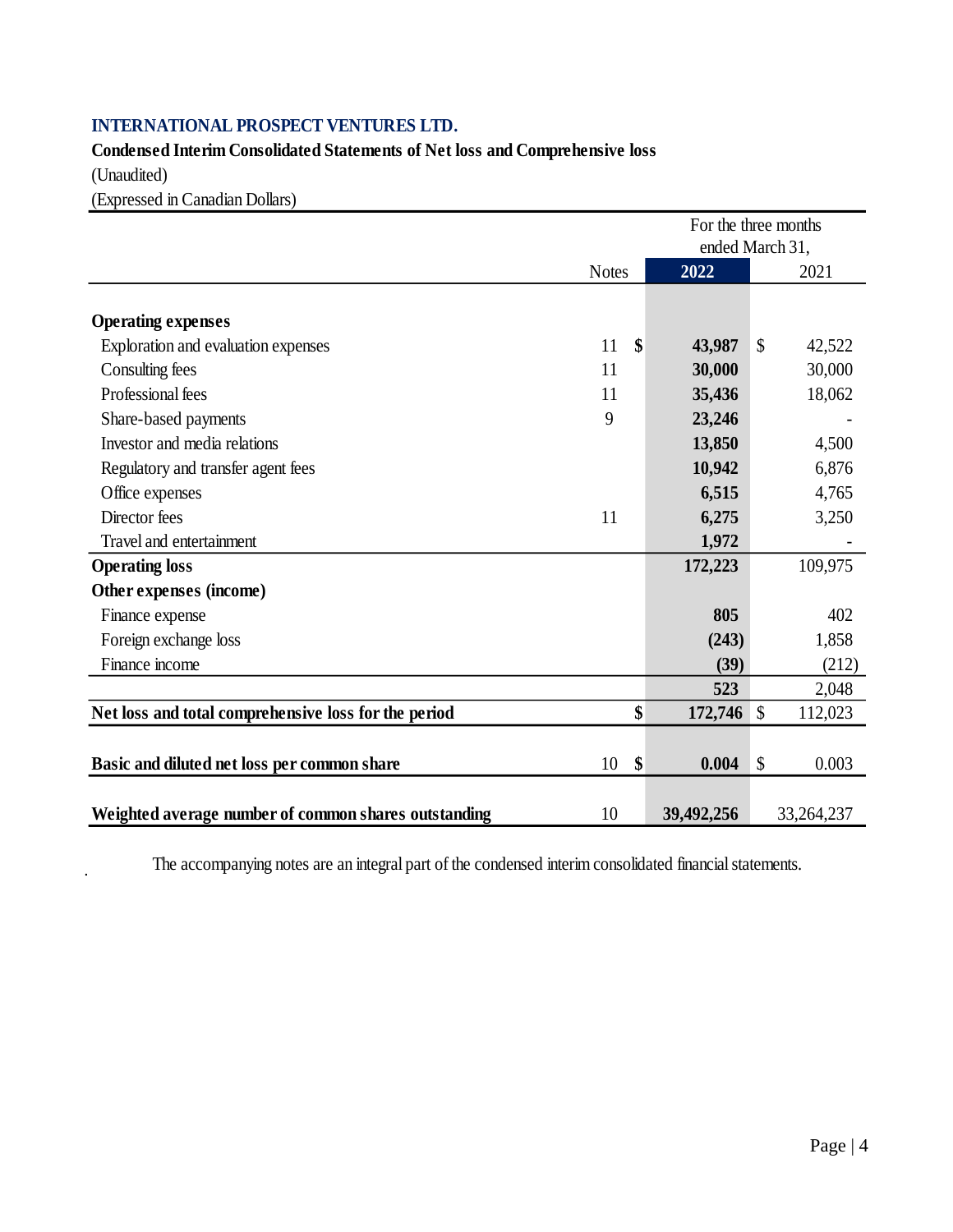**Condensed Interim Consolidated Statements of Changes in Equity**

(Unaudited)

(Expressed in Canadian Dollars)

|                                                                             |              |                |           | <b>Contributed</b> |                 |      |                  |              |
|-----------------------------------------------------------------------------|--------------|----------------|-----------|--------------------|-----------------|------|------------------|--------------|
|                                                                             | <b>Notes</b> | Share capital  |           | <b>Surplus</b>     | <b>Warrants</b> |      | <b>Deficit</b>   | <b>Total</b> |
|                                                                             |              | <b>Number</b>  |           |                    |                 |      |                  |              |
| <b>Balance on January 1, 2022</b>                                           |              | 39,040,236     | 4,571,755 | 420,816            | 405,477         | - \$ | $(4,835,764)$ \$ | 562,284      |
| Issuance of shares on acquisition of mineral property and royalty interests | 8            | 500,000        | 80,000    | $\blacksquare$     | $\blacksquare$  |      | $\blacksquare$   | 80,000       |
| Issuance of shares on payment of finders' fees                              | 8            | 21,562         | 3,450     |                    | $\blacksquare$  |      | $\blacksquare$   | 3,450        |
| Share-based payment                                                         |              | $\blacksquare$ |           | 23,246             |                 |      | $\blacksquare$   | 23,246       |
| Net loss and comprehensive loss for the period                              |              | $\blacksquare$ |           |                    |                 |      | (172,746)        | (172, 746)   |
| <b>Balance on March 31, 2022</b>                                            |              | 39,561,798     | 4,655,205 | 444,062            | 405,477         |      | $(5,008,510)$ \$ | 496,234      |

|                                                | <b>Contributed</b>       |  |                |  |                |  |                          |  |                  |              |
|------------------------------------------------|--------------------------|--|----------------|--|----------------|--|--------------------------|--|------------------|--------------|
|                                                | Share capital            |  |                |  | <b>Surplus</b> |  | <b>Warrants</b>          |  | <b>Deficit</b>   | <b>Total</b> |
|                                                | Number                   |  |                |  |                |  |                          |  |                  |              |
| <b>Balance on January 1, 2021</b>              | 33,264,237 \$            |  | 3,929,898 \$   |  | 353,764        |  | 214,908 \$               |  | $(3,483,525)$ \$ | 1,015,045    |
|                                                |                          |  |                |  |                |  |                          |  |                  |              |
| Net loss and comprehensive loss for the period | $\overline{\phantom{a}}$ |  | $\blacksquare$ |  |                |  | $\overline{\phantom{0}}$ |  | (112, 023)       | (112,023)    |
| Balance on March 31, 2021                      | 33,264,237 \$            |  | 3,929,898      |  | 353,764        |  | 214,908                  |  | (3,595,548)      | 903,022      |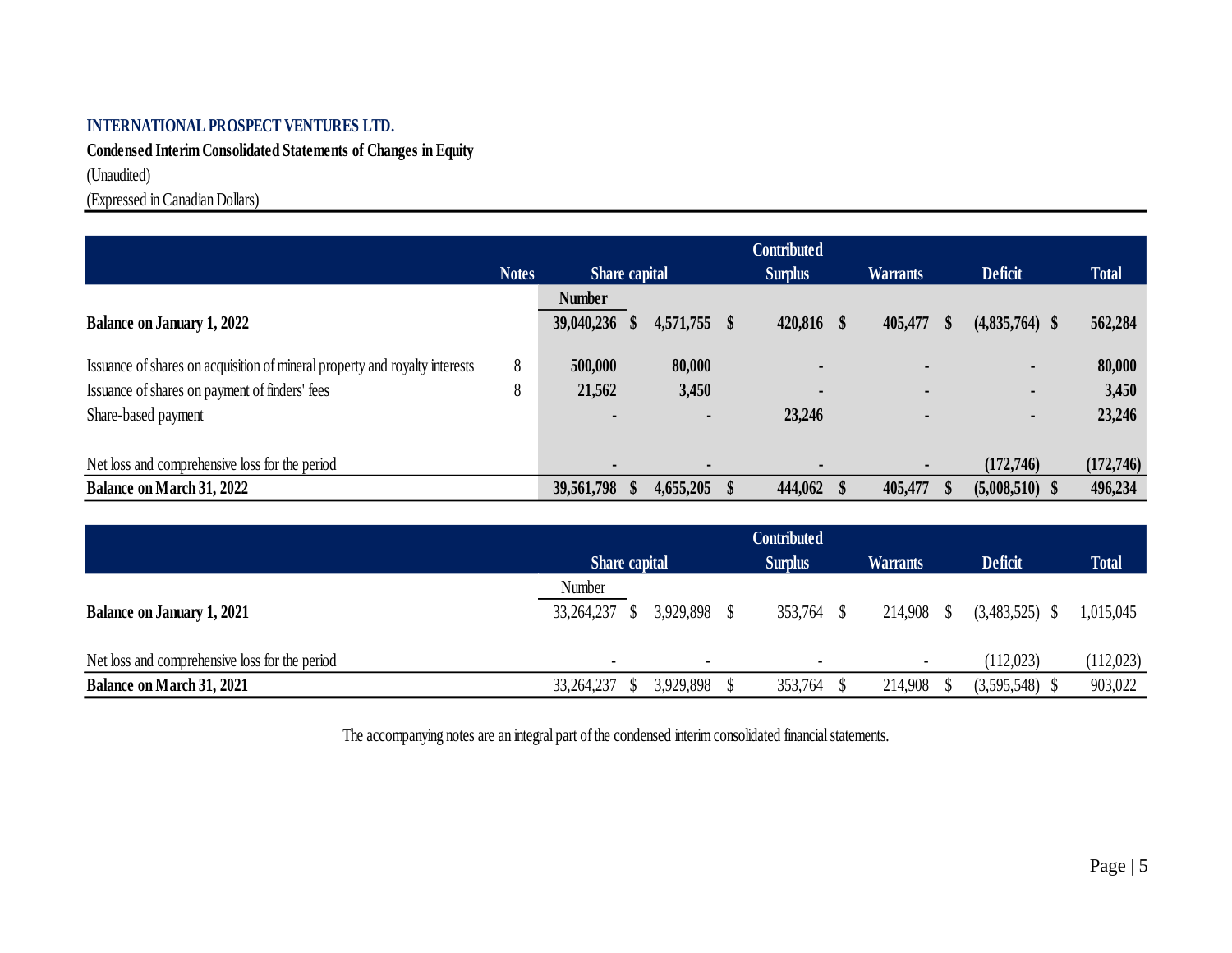**Condensed Interim Consolidated Statements of Cash Flows**

(Unaudited)

(Expressed in Canadian Dollars)

|                                                       |              | For the three months |               |            |  |  |  |
|-------------------------------------------------------|--------------|----------------------|---------------|------------|--|--|--|
|                                                       |              | ended March 31,      |               |            |  |  |  |
|                                                       | <b>Notes</b> | 2022                 |               | 2021       |  |  |  |
| <b>OPERATING ACTIVITIES</b>                           |              |                      |               |            |  |  |  |
| Net loss for the period                               | \$           | (172,746)            | $\mathcal{S}$ | (112,023)  |  |  |  |
| Adjustments:                                          |              |                      |               |            |  |  |  |
| Share-based payments                                  |              | 23,246               |               |            |  |  |  |
|                                                       |              | (149, 500)           |               | (112, 023) |  |  |  |
| Change in non-cash working capital items              |              |                      |               |            |  |  |  |
| Sales taxes recoverable                               |              | 28,917               |               | (503)      |  |  |  |
| Prepaid expenses and other                            |              | 3,815                |               | 2,862      |  |  |  |
| Accounts payable and accrued liabilities              |              | (1,754)              |               | (15, 176)  |  |  |  |
| Due to related parties                                |              | (134)                |               | (363)      |  |  |  |
|                                                       |              | 30,844               |               | (13,180)   |  |  |  |
| Cashflows used by operating activities                |              | (118, 656)           |               | (125, 203) |  |  |  |
| <b>INVESTING ACTIVITIES</b>                           |              |                      |               |            |  |  |  |
| Acquisition of mineral property and royalty interests | 8            | (35,000)             |               |            |  |  |  |
| Additions to exploration and evaluation assets        |              | (2, 456)             |               | (36, 850)  |  |  |  |
| Cashflows used by investing activities                |              | (37, 456)            |               | (36, 850)  |  |  |  |
|                                                       |              |                      |               |            |  |  |  |
| <b>FINANCING ACTIVITIES</b>                           |              |                      |               |            |  |  |  |
| Acquisition of mineral property and royalty interests | 16           |                      |               |            |  |  |  |
| <b>Cashflows from financing activities</b>            |              |                      |               |            |  |  |  |
| Decrease in cash                                      | \$           | (156, 112)           | \$            | (162, 053) |  |  |  |
| Cash and cash equivalents, beginning of period        |              | 445,345              |               | 468,143    |  |  |  |
| Cash and cash equivalents, end of period              | \$           | 289,233              | \$            | 306,090    |  |  |  |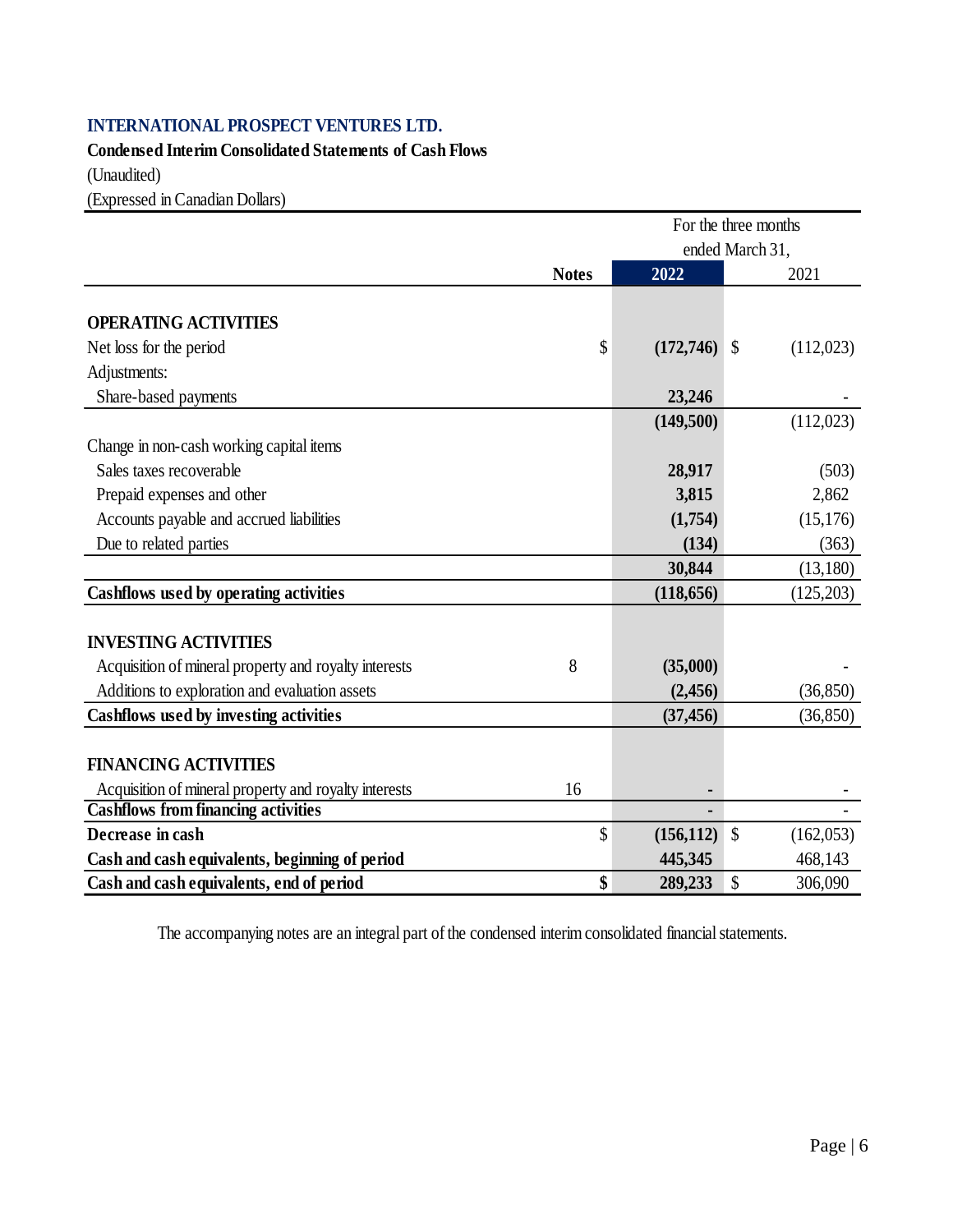

# **1) STATUTES OF INCORPORATION AND NATURE OF ACTIVITIES**

International Prospect Ventures Ltd. (the "Company" or "International Prospect"), incorporated on February 18, 2010 under the Business Corporations Act of British Columbia, is involved in the process of exploring, evaluating and promoting its mineral properties and other projects.

The head office of the Company is located at 152 Chemin de la Mine École, Val-d'Or, Québec, J9P 7B6. The Company's registered and records office is located at #530 - 355 Burrard Street, Vancouver, B.C. V6C 2G8. The Company also has exploration offices located at 2864 Chemin Sullivan, Val-d'Or, Québec, J9P 0B9. The Company's common shares are trading on the TSX Venture Exchange under the trading symbol "IZZ".

The Board of Directors approved the unaudited condensed interim consolidated financial statements for issue on May 24, 2022.

# **2) GOING CONCERN**

These condensed interim consolidated financial statements have been prepared in accordance with International Financing Reporting Standards ("IFRS"), as issued by the International Accounting Standards Board ("IASB") and the basis of the going concern assumption, meaning the Company will be able to realize its assets and discharge its liabilities in the normal course of operations.

The Company's ability to continue as a going concern depends upon its ability to obtain necessary financing to fund its prospecting operations, its projects and continued support of suppliers and creditors. The Company's ability to raise enough financing to meet these objectives cannot be determined at this time. The Company's business involves a high degree of risk and there is no assurance that the Company will be successful in discovering economically recoverable deposits on its mineral properties. Furthermore, the Company has not yet generated any revenues or cash flows from its operations and there is no assurance that the business will be profitable in the future.

These material uncertainties cast significant doubt regarding the Company's ability to continue as a going concern. The carrying amounts of assets, liabilities and expenses presented in the condensed interim consolidated financial statements and the classification used in the consolidated financial statements have not been adjusted as would be required if the going concern assumption was not appropriate. Those adjustments could be material.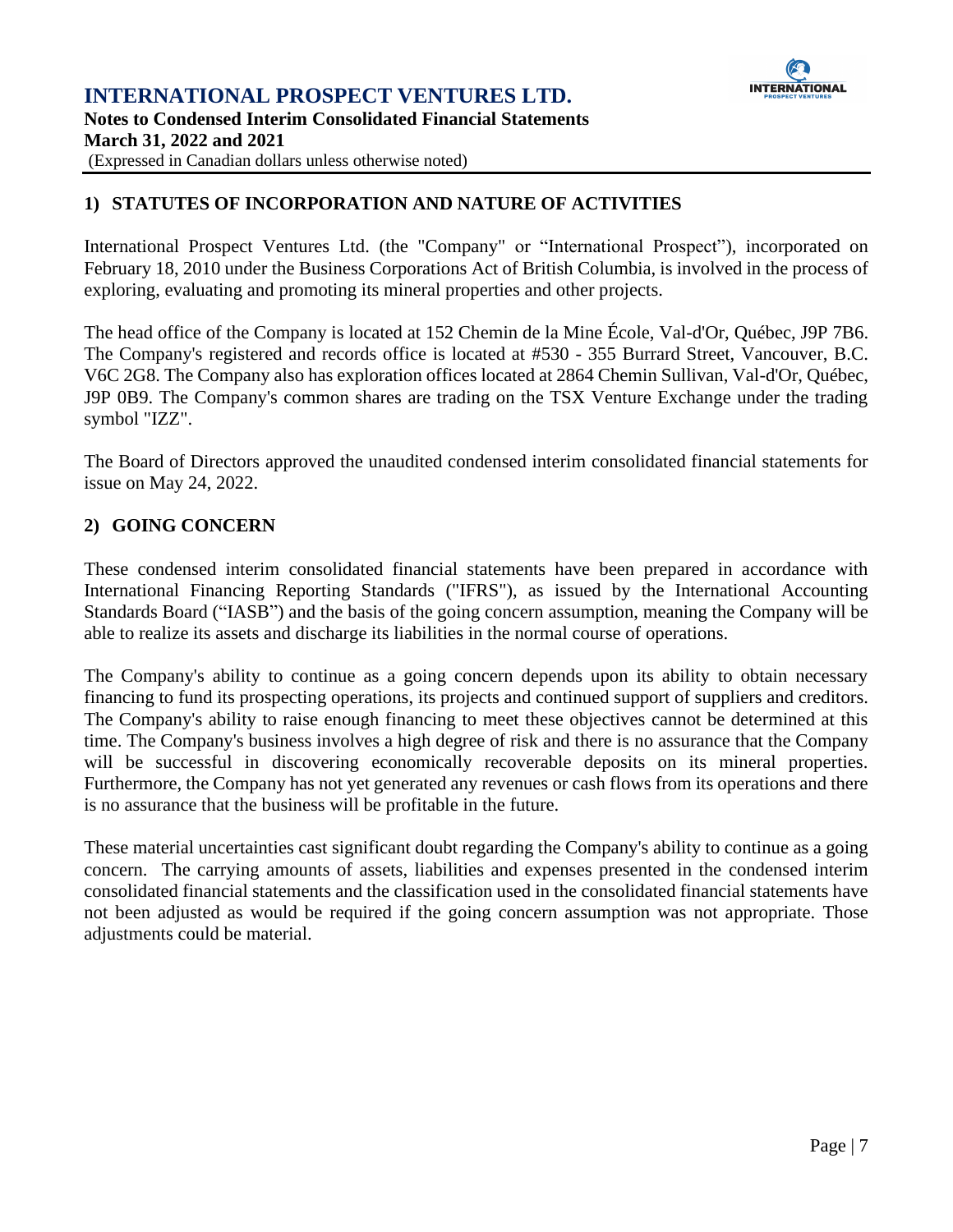

# **3) BASIS OF PRESENTATION**

#### *Statement of compliance*

These condensed interim consolidated financial statements, approved by the Board of Directors on May 24, 2022, have been prepared in accordance with International Financial Reporting Standards ("IFRS") applicable to the preparation of interim financial statements, including IAS 34, "Interim Financial Reporting". These condensed interim consolidated financial statements as well as the related notes should be read in conjunction with the annual audited consolidated financial statements of the Company for the year ended December 31, 2021.

#### *Subsidiaries*

These condensed interim consolidated financial statements include the accounts of International Prospect and its wholly-owned subsidiary, Valroc Ventures Pty Ltd. ("Valroc"), a New South Wales company, located in Australia. Subsidiaries are consolidated where the Company has the ability to exercise control. Control of an investee exists when the Company is exposed to variable returns from the Company's involvement with the investee and has the ability to affect those returns through its power over the investee. The Company reassesses whether or not it controls an investee if facts and circumstances indicate that there are changes to one or more of the elements of control. All intercompany balances, transactions, income and expenses and gains or losses have been eliminated on consolidation.

# **4) ACCOUNTING STANDARDS ISSUED BUT NOT YET EFFECTIVE**

At the date of authorization of these condensed interim consolidated financial statements, certain new standards, amendments and interpretations to existing standards have been published but are not yet effective and have not been adopted early by the Company. Management anticipates that all of the pronouncements will be adopted in the Company's accounting policy for the first period beginning after the effective date of each pronouncement. Information on new standards, amendments and interpretations that are expected to be relevant to the Company's consolidated financial statements is provided below. Certain other new standards and interpretations have been issued but are not expected to have a material impact on the Company's consolidated financial statements.

The Company has considered the amendments to IAS 16, Property Plant and Equipment, IAS 37, Provisions, Contingent Liabilities and Contingent Assets and IFRS 3 Business Combinations which are effective for annual periods beginning on or after January 1, 2022 and has concluded that these amendments have no impact on the Company's financial statements.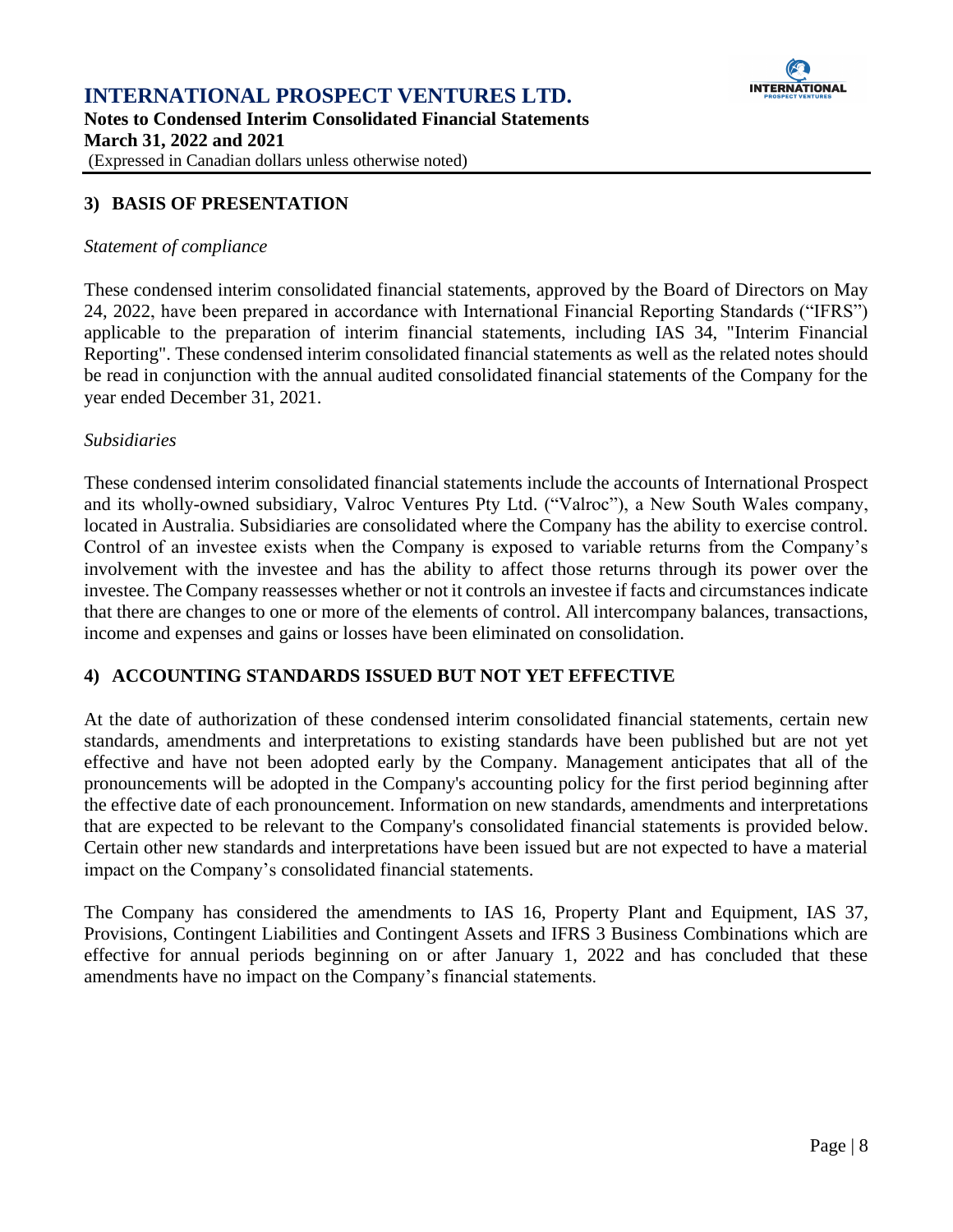

# **5) JUDGMENTS, ESTIMATES AND ASSUMPTIONS**

When preparing consolidated financial statements, management undertakes a number of estimates, judgments and assumptions about recognition and measurement of assets, liabilities, income and expenses. These estimates and judgments are continuously evaluated and are based on management's experience and knowledge of the relevant facts and circumstances. Actual results may differ from the amounts included in the consolidated financial statements.

Significant judgements made by management in applying the Company's accounting policies and the key sources of estimation uncertainty are the same as those that applied to the annual audited consolidated financial statements as at and for the year ended December 31, 2021.

# **6) CASH AND CASH EQUIVALENTS**

|                | As at March 31 | As at December 31, |
|----------------|----------------|--------------------|
|                | 2022           | 2021               |
| Cash<br>P      | 239,233        | \$<br>395,345      |
| Demand deposit | 50,000         | 50,000             |
| \$             | 289,233        | 445,345            |

The deposit is due on demand, bears interest at 0.35% per annum and maturing on October 26, 2022.

#### **7) PREPAIDS EXPENSES AND OTHER**

|                       | As at March 31 |   | As at December 31, |
|-----------------------|----------------|---|--------------------|
|                       | 2022           |   | 2021               |
| Prepaid expenses<br>P | 3,815          | Φ | 7,630              |
| Other                 | 5,130          |   | 5,130              |
| \$                    | 8,945          |   | 12,760             |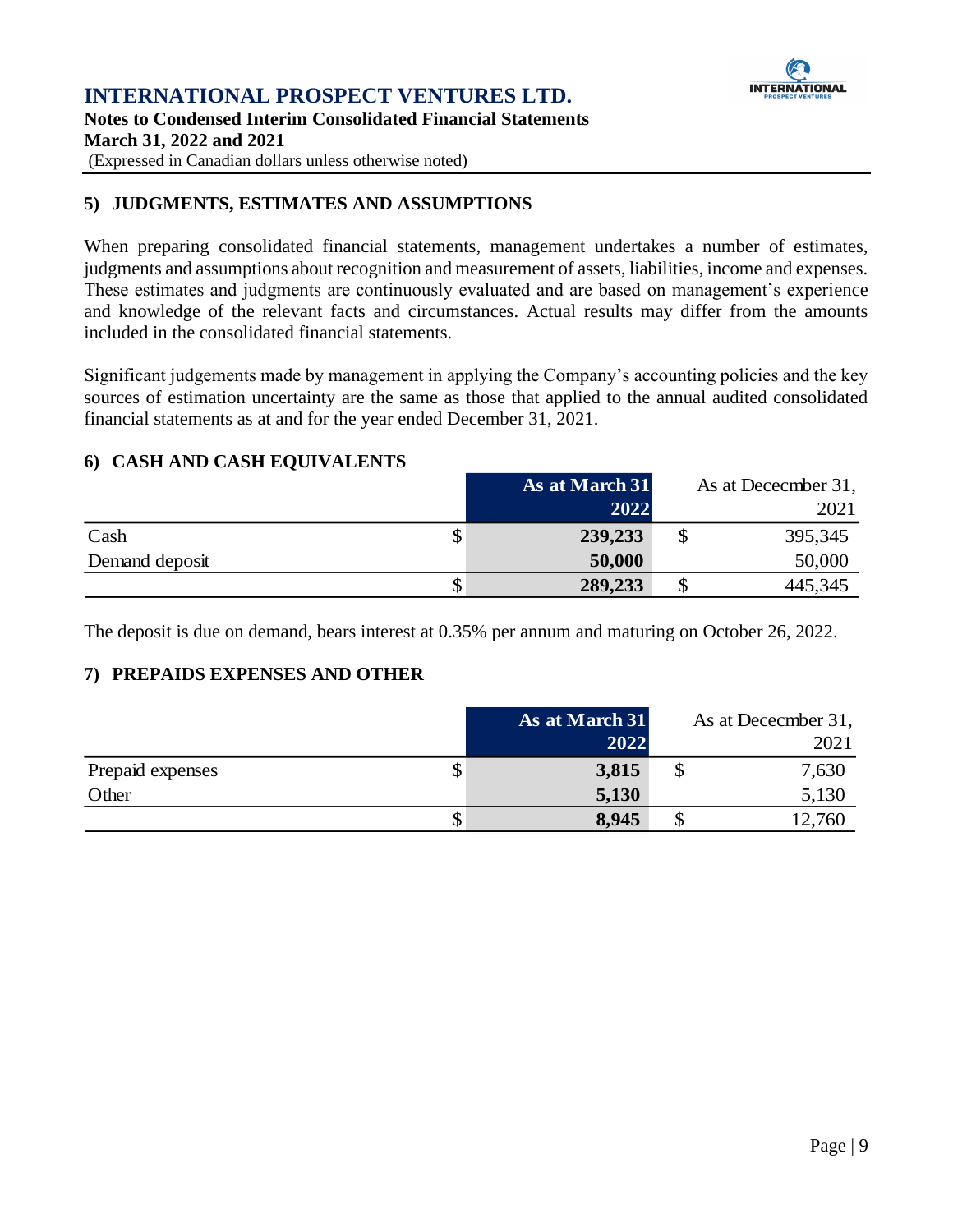

**Notes to Condensed Interim Consolidated Financial Statements March 31, 2022 and 2021** (Expressed in Canadian dollars unless otherwise noted)

# **8) EXPLORATION AND EVALUATION ASSETS**

The following table presents the additions to exploration and evaluation assets by categories for the three months ended March 31, 2022 and for the year ended December 31, 2021:

|                             | As at<br><b>January 1,</b><br>2022 |     | <b>Additions</b> | <b>Credits</b> | <b>Impairment</b>                   | As at<br>March 31,<br>2022 |
|-----------------------------|------------------------------------|-----|------------------|----------------|-------------------------------------|----------------------------|
| Claim and claim maintenance | \$<br>44,062                       | -\$ | 22S              |                | $\boldsymbol{\mathsf{S}}$<br>$\Box$ | 44,084                     |
| Acquisition                 | 32,818                             |     | 118,450          |                |                                     | 151,268                    |
| Program management          | 11,570                             |     | 2,434            |                |                                     | 14,004                     |
| Geophysics                  |                                    |     |                  |                |                                     |                            |
| Geology                     | 4,290                              |     |                  |                |                                     | 4,290                      |
| Other                       | 238                                |     |                  |                |                                     | 238                        |
| Royalty advances            |                                    |     |                  |                |                                     | $\blacksquare$             |
|                             | \$<br>92,978                       |     | 120,906          |                | \$<br>$\mathbb{L}^+$                | 213,884                    |

|                             | As at         |   |                  |               |         |                 | As at        |
|-----------------------------|---------------|---|------------------|---------------|---------|-----------------|--------------|
|                             | January 1,    |   | <b>Additions</b> |               | Credits | Impairment      | December 31, |
|                             | 2021          |   |                  |               |         |                 | 2021         |
| Claim and claim maintenance | \$<br>189,246 | S | 150,065          | $\mathcal{S}$ | (131)   | $(295, 118)$ \$ | 44,062       |
| Acquisition                 | 200,000       |   | 59,500           |               | -       | (226, 682)      | 32,818       |
| Program management          | 125,374       |   |                  |               | -       | (113,804)       | 11,570       |
| Geophysics                  | 51,926        |   |                  |               |         | (51, 926)       |              |
| Geology                     | 54,726        |   |                  |               |         | (50, 436)       | 4,290        |
| Other                       | 4,436         |   |                  |               | -       | (4,198)         | 238          |
| Royalty advances            |               |   | 10,000           |               |         | (10,000)        |              |
|                             | \$<br>625,708 |   | 219,565          |               | (131)   | $(752, 164)$ \$ | 92,978       |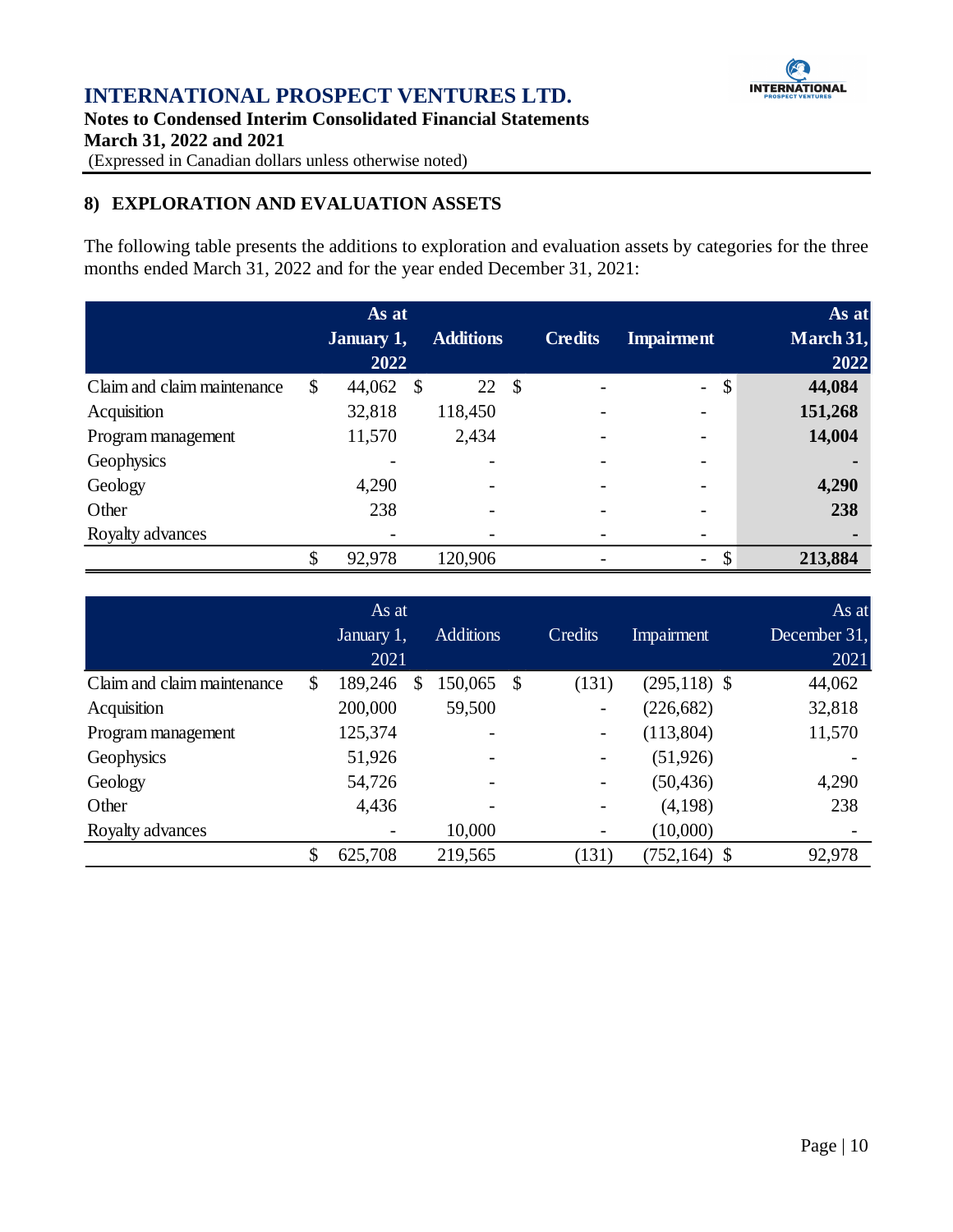

# **8) EXPLORATION AND EVALUATION ASSETS (continued)**

The following table presents exploration and evaluation assets by properties:

|                        |    |         | As at March 31 As at December 31, |
|------------------------|----|---------|-----------------------------------|
|                        |    | 2022    | 2021                              |
| Pilbara Region         | \$ | 95,434  | 92,978                            |
| <b>West Stewardson</b> |    | 118,450 |                                   |
| <b>Total</b>           | S  | 213,884 | 92,978                            |

#### *Pilbara Region – Western Australia*

In 2017, the Company and Valroc made an application for eight tenements in the Marble Bar and Nullagine areas of the Pilbara Region, Western Australia (Fortescue Basin). Granting of the exploration licences for all eight properties, which totalled 1,026 square kilometres, was completed in January 2019. In 2021, four tenements were surrendered, leaving the Company with four tenements located at the eastern end of the Mosquito Creek Basin (Formation) and covering gold-bearing rocks of the Mosquito Creek and Hardey formations.

During the quarter, the Company increased its property package in the Pilbara Region - Western Australia with the addition of two (2) new tenements, acquired 100% by staking. The additional tenements were granted to the Company's wholly owned subsidiary, Valroc, bringing its total land holdings to 14,073 hectares.

#### *West Stewardson Uranium Project - Athabasca Basin, Saskatchewan*

On January 7, 2022, the Company entered into an agreement with Uravan Minerals Inc. ("Uravan") to acquire a 1.0% net smelter return royalty (the "NSR") that covers five mineral dispositions (17,795 ha) held by Cameco Corporation ("Cameco") and a 100% interest in the West Stewardson Uranium Project (5,251 ha), both located in the Athabasca Basin of northern Saskatchewan (together, the "Property").

In consideration for the Property, the Company paid Uravan cash of \$35,000 and issued to Uravan 500,000 common shares, fair valued at \$80,000, of the Company. The Company paid a finder's fee to an independent arms-length third party consisting of 21,562 common shares, fair valued at \$3,450, of the Company. Cameco is the holder of the five mineral dispositions that are subject to the NSR and Cameco has an exclusive option to purchase 100% of the NSR for \$500,000.

#### *Otish/Mistassini Project - North Central Québec*

The Company owns a 100% interest in the Otish/Mistassini Project which comprises 46 claims covering an area of 2,447 hectares, within four (4) separate claim blocks located in the Province of Québec.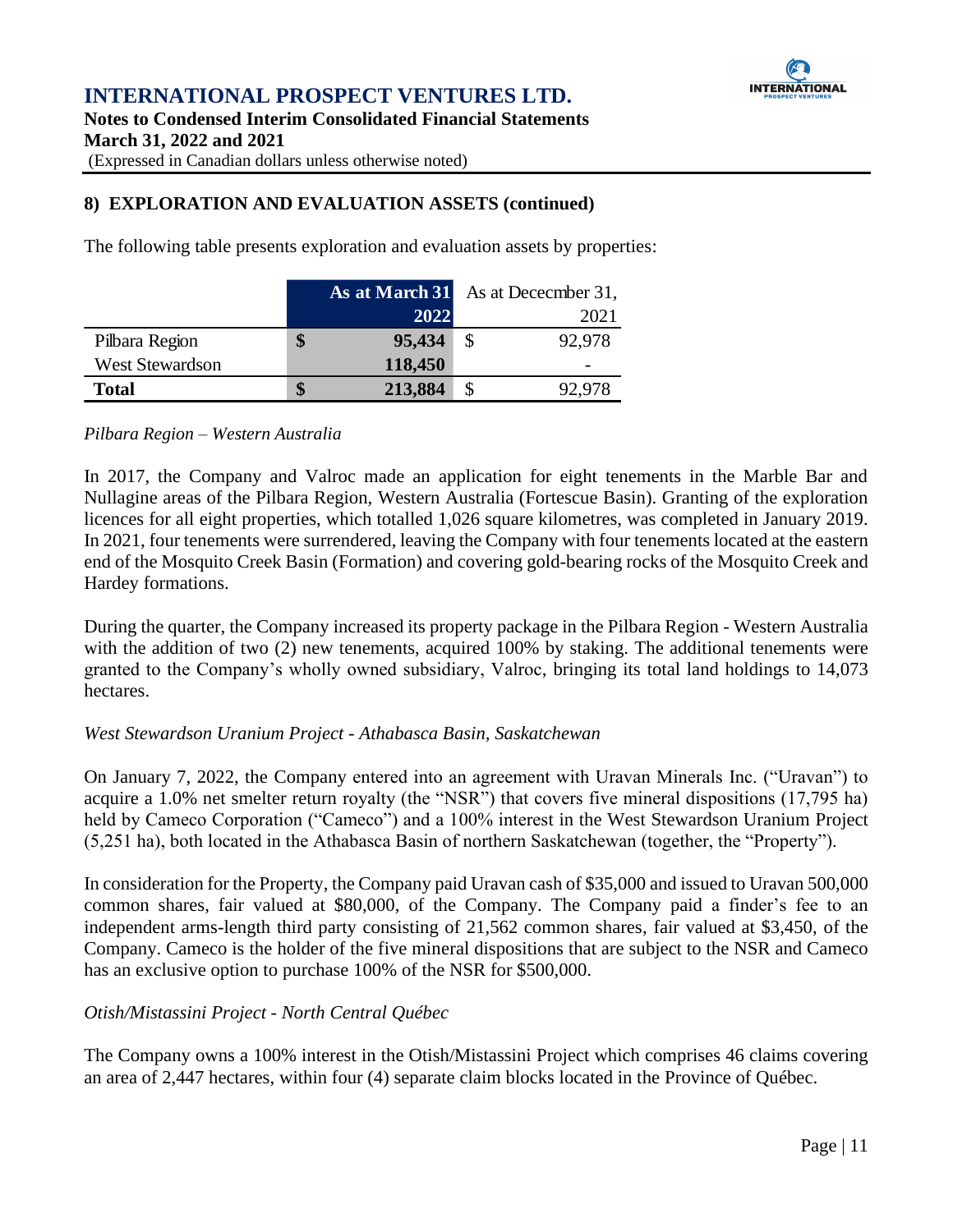

# **8) EXPLORATION AND EVALUATION ASSETS (continued)**

#### *Beartooth Island Project - Athabasca Basin, Saskatchewan*

On May 6, 2021, the Company announced that it entered into a mining property purchase agreement (the "Agreement") for the acquisition of the remaining 60% undivided interest in the Beartooth Island Uranium Project (the "Project"). In accordance with the terms of the Agreement, the Company issued 300,000 of its common shares and made a cash payment of \$10,000 to the vendor. With the Company already holding 40% interest, the Company now owns 100% of the Beartooth Island Uranium Project.

The Project, focused on uranium exploration, consists of one mineral claim covering an area of 5,940 hectares located in the northwest portion of the Athabasca Basin in Saskatchewan. Separately, the Company has staked four additional mineral claims that were originally associated with the Project. The four additional mineral claims, and the Project together form the Beartooth Island Uranium Project covering Beartooth Island in Lake Athabasca, and totalling 22,581 hectares.

#### *Elliot Lake Uranium Project – Ontario, Canada*

The Company, through staking, increased its 100% owned land package in the Elliot Lake Uranium Camp, Ontario, Canada. The new properties bring the total area held by the Company in the Elliot Lake Uranium Camp to nearly 13 square kilometres.

# *Porcupine Miracle Project - Langmuir Township, Ontario*

The Company owns a 100% interest in the Porcupine Miracle Project which comprises nine (9) claim cells located in Langmuir Township in the Province of Ontario, Canada. The Property is subject to a royalty in favor of 2973090 Canada Inc, a company controlled by the President, equal to 3% of net smelter returns. In addition, advance royalty payments of \$10,000 per annum is payable by the Company, which commenced on July 17, 2017; the advance royalty payments will be deducted from the amounts payable under the royalty.

# **9) EQUITY**

# *a) Share Capital*

# **Authorized**

Unlimited number of voting common shares without par value.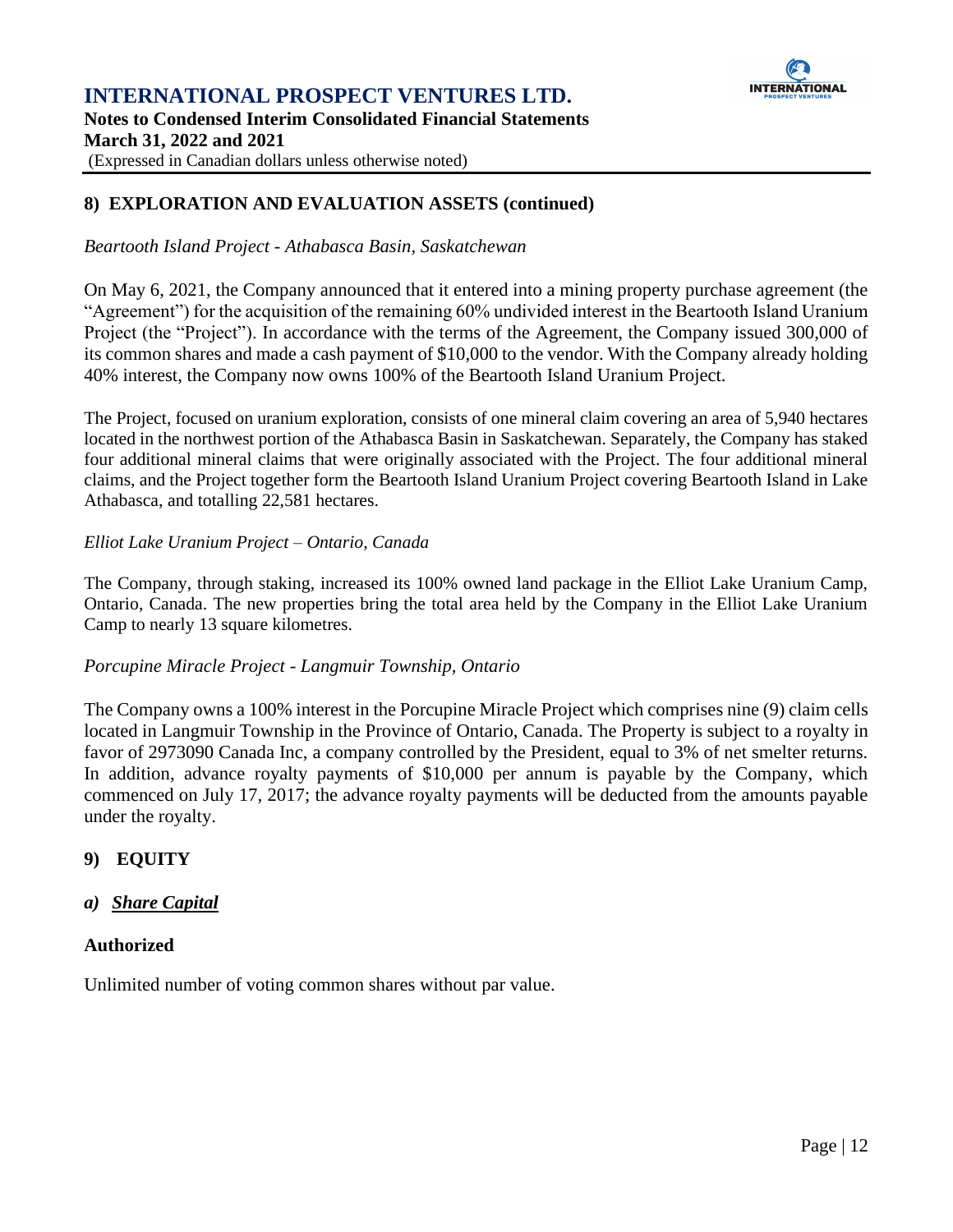

**March 31, 2022 and 2021**

(Expressed in Canadian dollars unless otherwise noted)

# **9) EQUITY (continued)**

#### **Issue share capital**

The change in issued share capital for the three months ended March 31, 2022 and for the year ended December 31, 2021 was as follows:

|                                                                   |     | For the three months ended |               |              | For the year ended |   |                     |
|-------------------------------------------------------------------|-----|----------------------------|---------------|--------------|--------------------|---|---------------------|
|                                                                   |     | <b>March 31, 2022</b>      |               |              | December 31, 2021  |   |                     |
|                                                                   |     | Number of                  | <b>Stated</b> |              | Number of          |   |                     |
|                                                                   |     | shares                     |               | <b>Value</b> | shares             |   | <b>Stated Value</b> |
| Outstanding, beginning of period                                  |     | 39,040,236                 | \$            | 4,571,755    | 33,264,237         | S | 3,929,898           |
| Issuance of shares on acquisition of mineral property and royalty |     |                            |               |              |                    |   |                     |
| interest                                                          | (a) | 500,000                    |               | 80,000       | 300,000            |   | 49,500              |
| Issuance of shares on payment of finders' fees                    | (a) | 21,562                     |               | 3,450        | 91,000             |   | 13,650              |
| Issuance of units under a private placement                       |     |                            |               |              | 5,334,999          |   | 607,506             |
| Issuance of shares on exercise of warrants                        |     |                            |               |              | 50,000             |   | 8,675               |
| Share issue expenses                                              |     |                            |               |              |                    |   | (37, 474)           |
| Outstanding, end of period                                        |     | 39,561,798                 |               | 4,655,205    | 39,040,236         |   | 4,571,755           |

#### **2022 transaction on share capital**

# *a) Issuance of shares on acquisition of mineral property and royalty interest*

As described in note 8, the Company issued 500,000 of its common shares, with a fair value of \$80,000, relating to the acquisition of a 1.0% NSR that covers five mineral dispositions held by Cameco and a 100% interest in the West Stewardson Uranium Property from Uravan. The Company paid a finder's fee, with a fair value of \$3,450, to an independent arms-length third party consisting of 21,562 common shares of the Company.

#### **2021 transactions on share capital**

#### *a) Issuance of Units under a private placement*

On June 15, 2021, the Company completed a non-brokered private placement pursuant to which it issued 5,334,999 Units at a per Unit price of \$0.15 for gross proceeds of \$800,250. Each Unit consisted of one common share in the capital of the Company and one-half of one non-transferable share purchase warrant, each warrant entitling the holder to purchase one common share at a per share price of \$0.20 until June 15, 2024, subject to accelerated expiry in certain circumstances.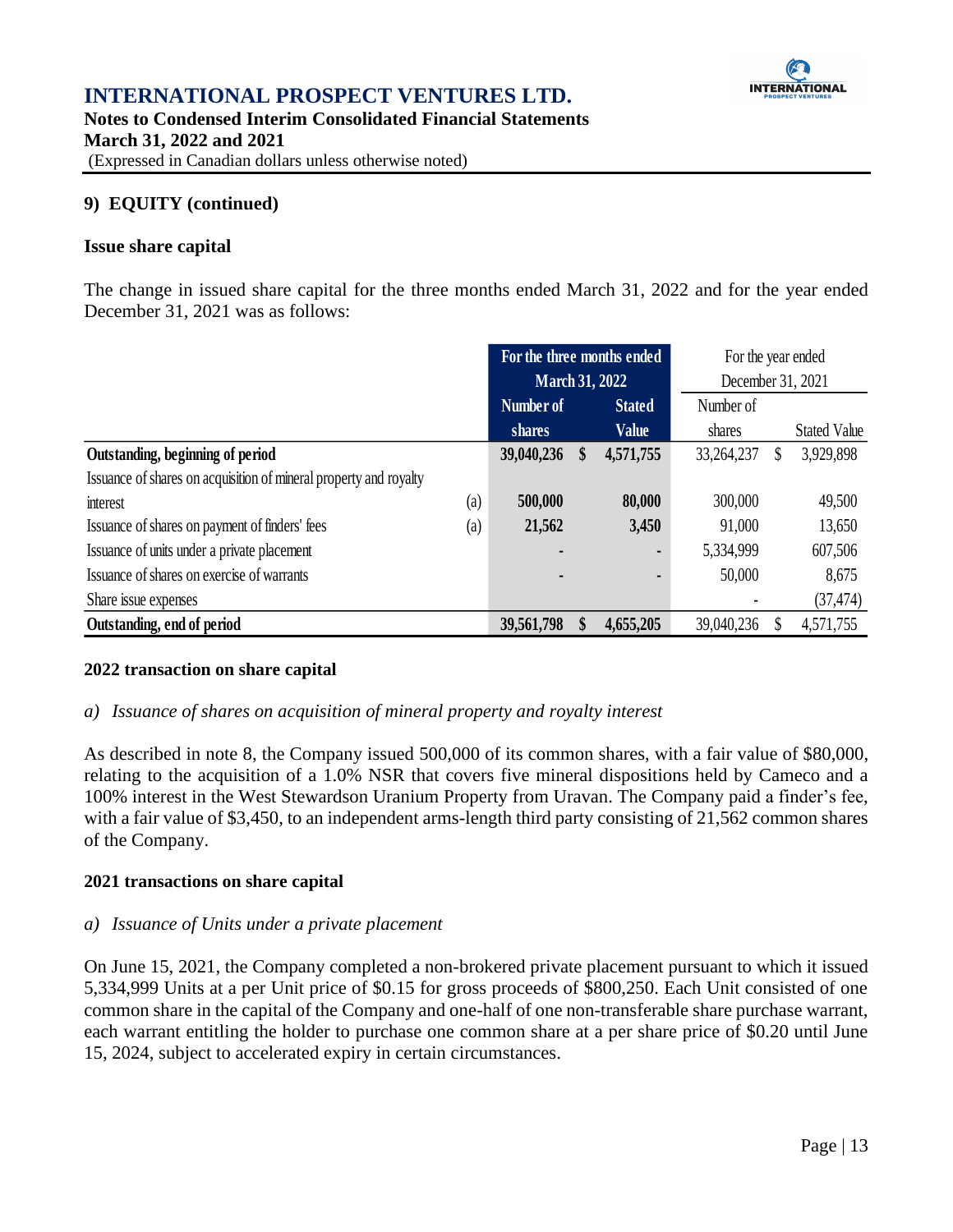

# **9) EQUITY (continued)**

#### **2021 transactions on share capital (continued)**

The related fair value method, using the Black Scholes options pricing model, was retained to estimate the fair value of the 2,667,499 warrants with the following assumptions: an expected volatility of 113%, a risk-free interest rate of 0.54%, an expected unit life of 3 years, no expected dividend yield and a share price at date of grant of \$0.16. As a result, the warrants were valued at \$192,744 and deducted from share capital and recorded as an increase of Warrants in the statement of changes in equity.

In connection with the non-brokered private placement, the Company issued 91,000 common shares at a per share price of \$0.15 to various arm's length parties in satisfaction of \$13,650 in finder's fees representing 5% of the purchase proceeds received from subscribers introduced to the Company by the finders. The Company also incurred legal fees and regulatory fees of \$23,824 in relation with the private placement.

#### *b) Issuance of shares for grant of mining option*

As described in note 8, the Company issued 300,000 of its common shares, with a fair value of \$49,500, relating to the acquisition of the remaining 60% undivided interest in the Beartooth Island Uranium Project.

#### *c) Issuance of shares from exercise of share purchase warrants*

For the year ended December 31, 2021, the Company issued 50,000 of its common shares pursuant to the exercise of 50,000 share purchase warrants for a total consideration of \$6,500.

#### *Share-based payments*

The Company has adopted an incentive stock option plan pursuant to which directors, officers, employees and consultants are eligible to receive incentive stock options. Under the terms of this plan, the aggregate number of shares issuable upon the exercise of all options granted thereunder may not exceed 10% of the Company's common shares issued and outstanding at the time of grant. The exercise price of each option is fixed by the Board of Directors but shall not be less than the closing price of the Company's share on the trading day immediately prior to the date of grant less any discount permitted by the TSX Venture Exchange (the "Exchange"); if no sales were reported, it shall be the sales closing price on the last trading day immediately prior to the date of grant on which sales were reported. The vesting period of the options shall be determined by the Board of Directors, in accordance with the rules and regulations of the Exchange. All share-based payments will be settled in equity. The Company has no legal constructive obligation to repurchase or settle the options in cash.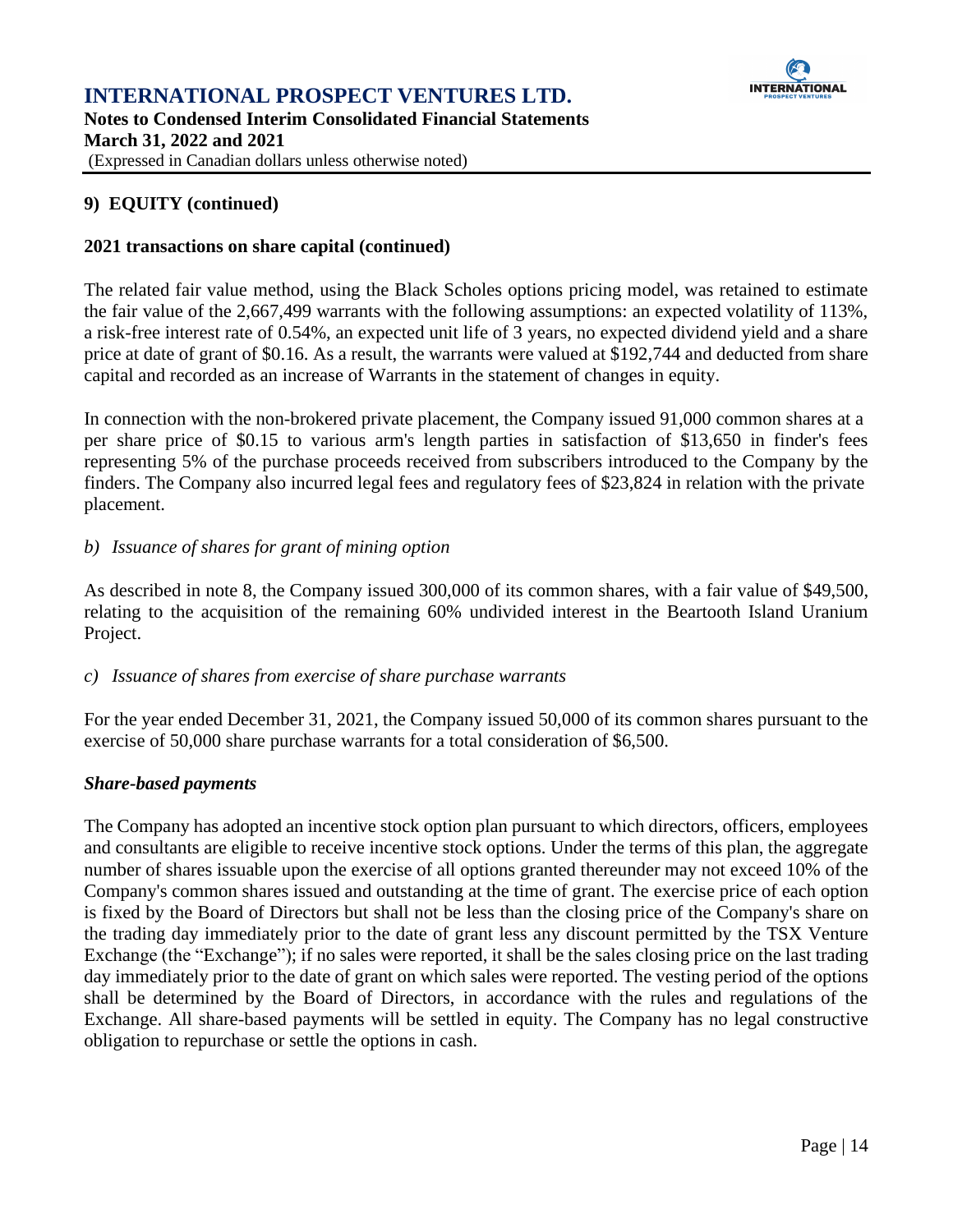

**March 31, 2022 and 2021**

(Expressed in Canadian dollars unless otherwise noted)

# **9) EQUITY (continued)**

# *Share-based payments(continued)*

A summary of changes in the number of incentive stock option for the three months ended March 31, 2022 and for the year ended December 31, 2021 is presented as follows:

|                                  |                | For the three months ended   | For the year ended |                |  |  |  |  |
|----------------------------------|----------------|------------------------------|--------------------|----------------|--|--|--|--|
|                                  |                | <b>March 31, 2022</b>        | December 31, 2021  |                |  |  |  |  |
|                                  | Number         | Weighted                     | Number             | Weighted       |  |  |  |  |
|                                  | of             | average                      | of                 | average        |  |  |  |  |
|                                  | options        | exercise price               | options            | exercise price |  |  |  |  |
| Outstanding, beginning of period | 3,815,312      | $\sqrt{\frac{2}{5}}$<br>0.13 | 3,325,312 \$       | 0.12           |  |  |  |  |
| Granted                          | $\blacksquare$ | $\blacksquare$               | 900,000            | 0.16           |  |  |  |  |
| Forfeited                        | $\blacksquare$ | $\blacksquare$               | (410,000)          | 0.12           |  |  |  |  |
| Outstanding, end of period       | 3,815,312      | 0.13<br>$\sqrt[6]{3}$        | 3,815,312          | 0.13<br>- \$   |  |  |  |  |
|                                  |                |                              |                    |                |  |  |  |  |
| Exercisable, end of period       | 3,540,312      | 0.12<br>$\sqrt$              | 3,315,312          | 0.12<br>- \$   |  |  |  |  |

*Incentive stock options granted in 2021*

On September 28, 2021, the Company granted to directors and consultants incentive stock options entitling the purchase 700,000 common shares at an exercise price of \$0.15 per share. The options are exercisable for a period of 3 years until September 28, 2024. The options vest as to 25% immediately and then 25% every three months thereafter. The fair value of the 700,000 stock options has been estimated on the date of issue at \$79,133, of which to date \$72,647 has been expensed, using the Black-Scholes option-pricing model with the following assumptions: share price at date of grant: \$0.15; expected dividend yield: nil; expected volatility:117.6% risk-free interest rate: 0.96% expected life: 3 years and exercise price at the date of grant: \$0.15 per share. For the three months ended March 31, 2022, sharebased payments of \$15,995 (2021- \$nil) has been recognized relating to this grant.

On November 15, 2021, the Company granted to a consultant incentive stock options entitling the purchase 200,000 common shares at an exercise price of \$0.18 per share. The options are exercisable for a period of 3 years until November 15, 2024. The options vest as to 25% immediately and then 25% every three months thereafter. The fair value of the 200,000 stock options has been estimated on the date of issue at \$21,635, of which to date \$17,651 has been expensed, using the Black-Scholes option-pricing model with the following assumptions: share price at date of grant: \$0.18; expected dividend yield: nil; expected volatility:117.34%; risk-free interest rate: 1.38%; expected life: 3 years and exercise price at the date of grant: \$0.18 per share. For the three months ended March 31, 2022, share-based payments of \$7,251 (2021- \$nil) has been recognized relating to this grant.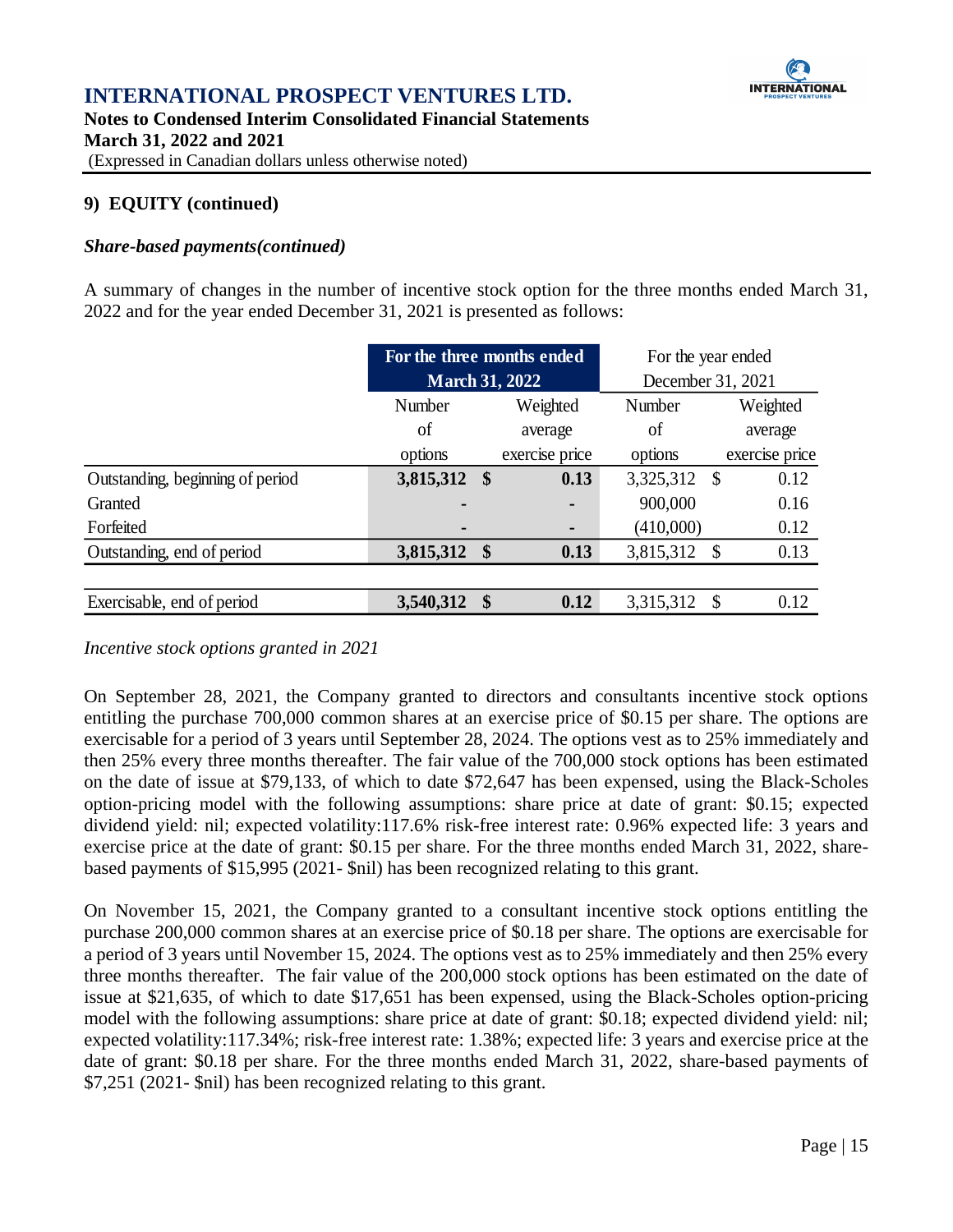

# **9) EQUITY (continued)**

# *Share-based payments(continued)*

The table below summarizes the information related to outstanding incentive stock options as at March 31, 2022:

|                    | Number of stock     | <b>Weighted Average</b> |       | <b>Weighted Average</b>    | <b>Exercisable</b> |
|--------------------|---------------------|-------------------------|-------|----------------------------|--------------------|
| <b>Expiry date</b> | options outstanding | <b>Exercise price</b>   |       | remaining contractual life | <b>Options</b>     |
| February 28, 2024  | 50,000              | \$                      | 0.170 | 1.92                       | 50,000             |
| June 17, 2024      | 390,312             | \$                      | 0.160 | 2.22                       | 390,312            |
| September 28, 2024 | 700,000             | \$                      | 0.150 | 2.50                       | 525,000            |
| November 15, 2024  | 200,000             | \$                      | 0.180 | 2.63                       | 100,000            |
| June 26, 2025      | 665,000             | \$                      | 0.115 | 3.24                       | 665,000            |
| July 10, 2027      | 1,315,000           | \$                      | 0.050 | 5.28                       | 1,315,000          |
| December 12, 2027  | 495,000             | \$                      | 0.265 | 5.70                       | 495,000            |
|                    | 3,815,312           |                         |       |                            | 3,540,312          |

The table below summarizes the information related to outstanding incentive stock options as at December 31, 2021:

|                    | Number of stock     | <b>Weighted Average</b> |       | <b>Weighted Average</b>    | <b>Exercisable</b> |
|--------------------|---------------------|-------------------------|-------|----------------------------|--------------------|
| <b>Expiry date</b> | options outstanding | <b>Exercise price</b>   |       | remaining contractual life | <b>Options</b>     |
| February 28, 2024  | 50,000              | \$                      | 0.170 | 2.16                       | 50,000             |
| June 17, 2024      | 390,312             | \$                      | 0.160 | 2.46                       | 390,312            |
| September 28, 2024 | 700,000             | \$                      | 0.150 | 2.75                       | 350,000            |
| November 15, 2024  | 200,000             | \$                      | 0.180 | 2.88                       | 50,000             |
| June 26, 2025      | 665,000             | \$                      | 0.115 | 3.49                       | 665,000            |
| July 10, 2027      | 1,315,000           | \$                      | 0.050 | 5.53                       | 1,315,000          |
| December 12, 2027  | 495,000             | \$                      | 0.265 | 5.95                       | 495,000            |
|                    | 3,815,312           |                         |       |                            | 3,315,312          |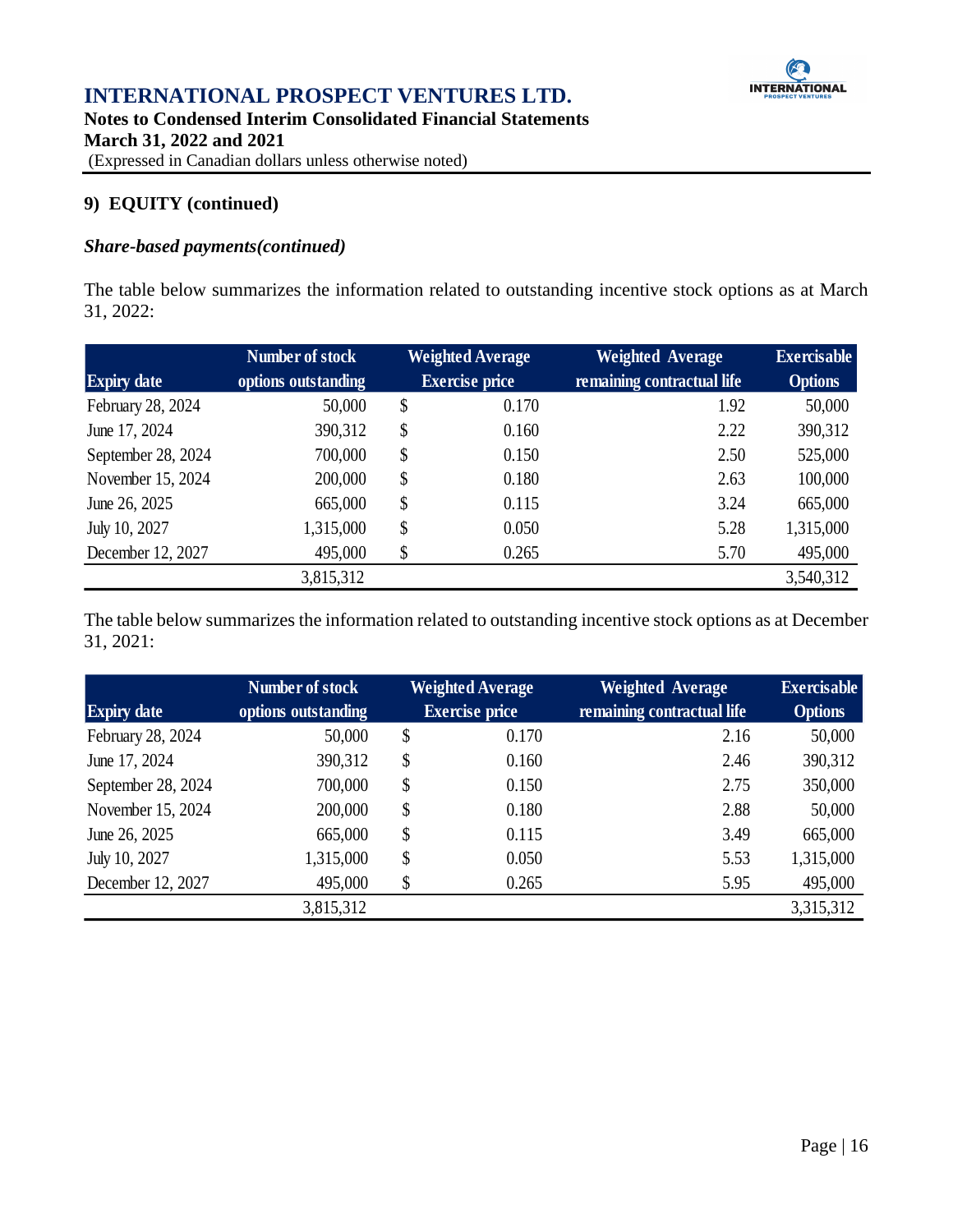

**March 31, 2022 and 2021** (Expressed in Canadian dollars unless otherwise noted)

# **9) EQUITY (continued)**

#### *Warrants*

A summary of changes in the number of share purchase warrants is presented as follows:

|                                  |                                   | For the three months ended | For the year ended |                       |  |  |
|----------------------------------|-----------------------------------|----------------------------|--------------------|-----------------------|--|--|
|                                  |                                   | <b>March 31, 2022</b>      | December 31, 2021  |                       |  |  |
|                                  | Weighted<br><b>Number</b>         |                            | Number             | Weighted              |  |  |
|                                  | <b>of</b><br>average              |                            | of                 | average               |  |  |
|                                  | exercise price<br><b>warrants</b> |                            | warrants           | exercise price        |  |  |
| Outstanding, beginning of period | 8,866,769                         | 0.15<br>$\boldsymbol{\$}$  | 6,249,270          | 0.13<br>$\mathcal{S}$ |  |  |
| Granted                          |                                   | ٠                          | 2,667,499          | 0.20                  |  |  |
| Exercised                        |                                   | ٠                          | (50,000)           | 0.13                  |  |  |
| Outstanding, end of period       | 8,866,769                         | 0.15<br>\$                 | 8,866,769          | 0.15<br>\$            |  |  |

The table below summarizes the information related to outstanding warrants as at March 31, 2022 and as at December 31, 2021:

| <b>Expiry</b> | <b>Exercise</b> | Number of warrants | <b>Exercisable</b> |
|---------------|-----------------|--------------------|--------------------|
| <b>Date</b>   | <b>Price</b>    | outstanding        | <b>Warrants</b>    |
| June 17, 2022 | 0.13            | 6,199,270          | 6,199,270          |
| June 15, 2024 | 0.20            | 2,667,499          | 2,667,499          |
|               |                 | 8,866,769          | 8,866,769          |

# **10) LOSS PER SHARE**

Loss per share has been calculated using the weighted average number of common shares outstanding as follows:

|                                                    | For the three months ended March 31, |    |              |  |  |
|----------------------------------------------------|--------------------------------------|----|--------------|--|--|
|                                                    | 2022                                 |    | 2021         |  |  |
| Net loss for the period                            | 172,746                              | S  | 112,023      |  |  |
| Weighted average number of common shares - Basic   | 39,492,256                           |    | 33,264,237   |  |  |
| Dilutive effect of stock options/warrants          | $\blacksquare$                       |    |              |  |  |
| Weighted average number of common shares - Diluted | 39,492,256                           |    | 33, 264, 237 |  |  |
| Basic loss per share                               | 0.004                                | \$ | 0.003        |  |  |
| Diluted loss per share                             | 0.004                                |    | 0.003        |  |  |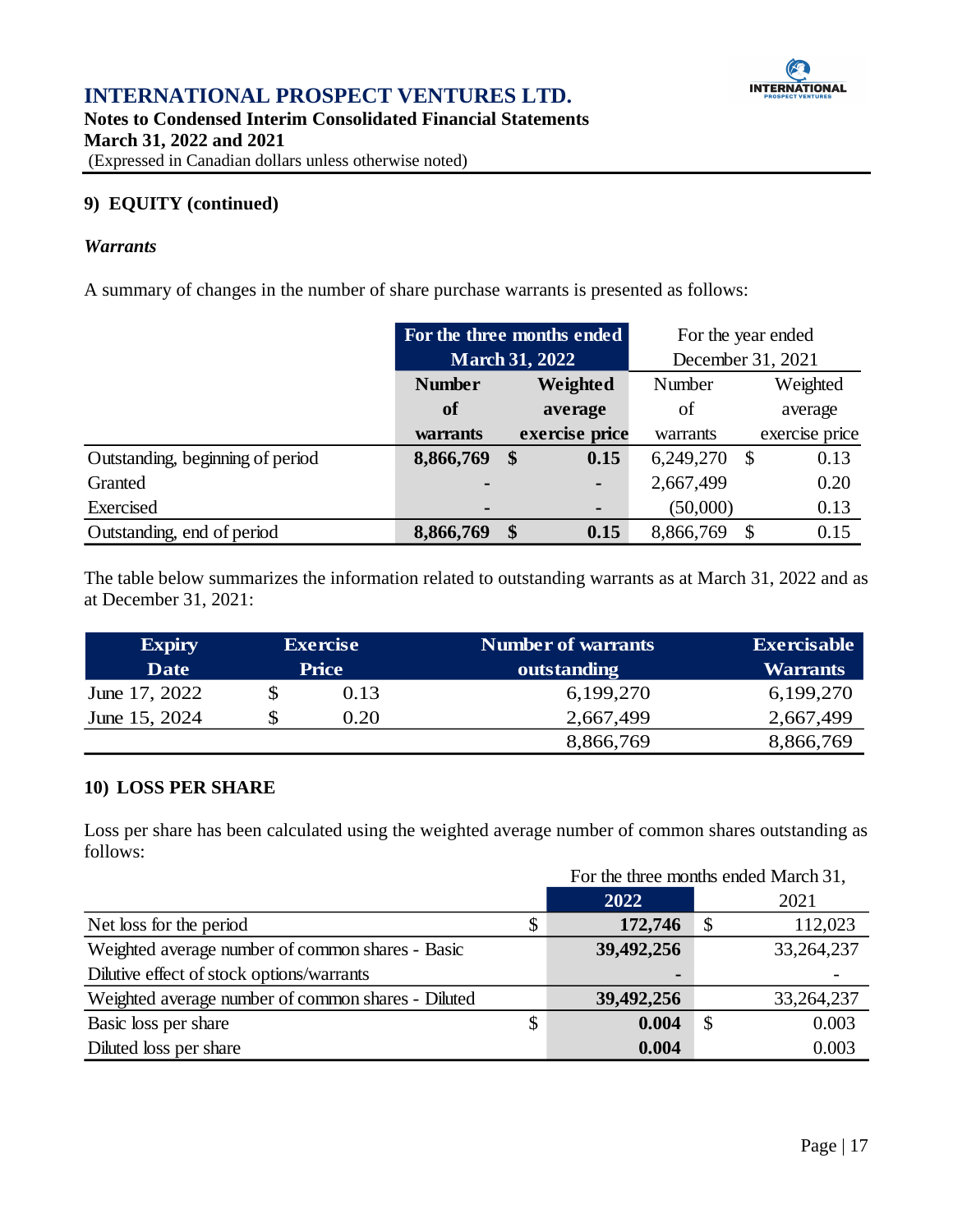

# **10) LOSS PER SHARE (continued)**

For the three months ended March 31, 2022 and 2021, potential dilutive common shares from incentive stock options and warrants have not been included in the loss per share calculation as they would result in a reduction of the loss per share.

# **11) RELATED PARTY BALANCES AND TRANSACTIONS**

a) Transactions with a shareholder

Effective July 1, 2020, the Company entered into a Cost Sharing Arrangement (the "Sharing Arrangement") with Golden Valley Mines and Royalties Ltd ("Golden Valley"), a significant shareholder of the Company, pursuant to which Golden Valley will provide certain management and financial services such as office space and administrative support relating to the exploration offices located at 2864 Chemin Sullivan, Val-d'Or, Québec, J9P 0B9, in consideration of \$8,919 per year (the "reimbursement"), payable on a monthly basis. The Sharing Arrangement provides for the reimbursement to be reviewed on an annual basis.

For the three months ended March 31, 2022, the Company reimbursed Golden Valley the amount of \$1,814 (2021 - \$1,814) relating to this Sharing Arrangement.

For efficiency reasons, where the Company and Golden Valley are dealing with the same suppliers one may pay for both and be reimbursed by the other. As at March 31, 2022, the Company had indebtedness of \$2,086 (December 31, 2021 - \$nil) to Golden Valley, which is included in due to related parties.

# *b) Transactions with key management*

Key management personnel of the Company comprise of the members of the board of directors, as well as the President and Chief Executive Officer, Chief Operating Officer, Vice President Exploration, and the Chief Financial Officer. The compensation paid to key management is presented below:

For the three months ended March 31, 2022, consultant fees of  $$10,500$  (2021 -  $$10,500$ ) were paid by the Company to 2973090 Canada Inc. ("2973090") a company controlled by a director of the Company, relating to the services of the Company's Chairman of the Board. These fees are recorded under exploration and evaluation expense in the condensed interim consolidated statements of net loss and comprehensive loss. As at March 31, 2022, the Company had no indebtedness (December 31, 2021 - \$4,024, included in due to related parties) to 2973090.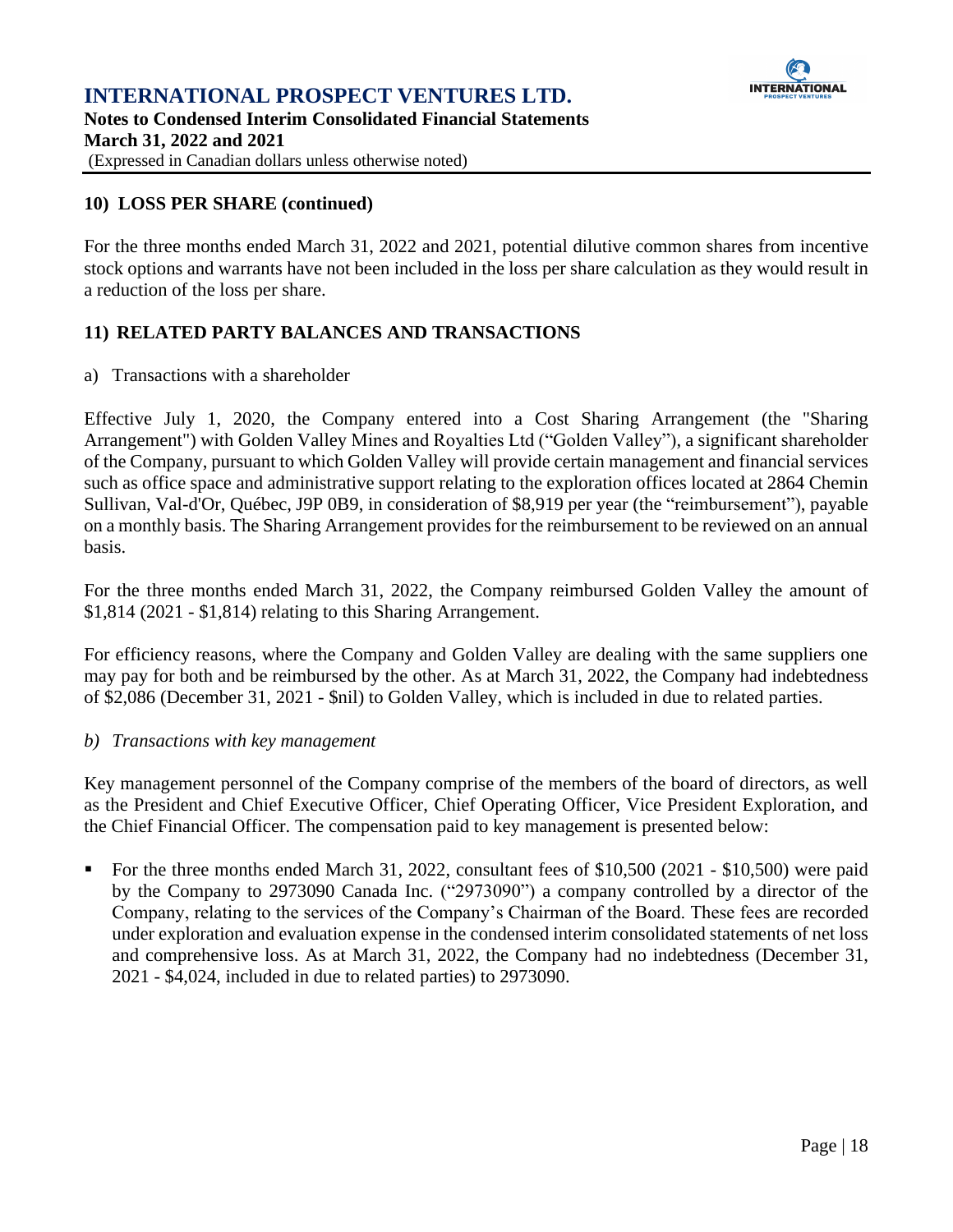

# **11) RELATED PARTY BALANCES AND TRANSACTIONS (continued)**

- *b) Transactions with key management (continued)*
- For the three months ended March 31, 2022, consultant fees of \$30,000 (2021 \$30,000) were incurred by the Company to Ironbark International Limited ("Ironbark") relating to the services of the Company's President and CEO. These fees are recorded under consulting fees in the condensed interim consolidated statements of net loss and comprehensive loss. As at March 31, 2022, the Company had no indebtedness (December 31, 2021 - \$11,300, included in due to related parties) to Ironbark.
- For the three months ended March 31, 2022, consultant fees of \$15,000 (2021 \$15,000) were incurred by the Company to Caracle Creek International Consulting Inc. ("Caracle") relating to the services of the Company's VP Exploration. These fees are recorded under exploration and evaluation expenses in the condensed interim consolidated statement of net loss and comprehensive loss. As at March 31, 2022, the Company had indebtedness of \$5,250 (December 31, 2021 - \$5,250) to the Company's VP Exploration, which is included in due to related parties.
- For the three months ended March 31, 2022, consultant fees of  $$15,000 (2021 $15,000)$  were incurred by the Company to a company controlled by the Chief Operating Officer of the Company for technical services. These fees are recorded under exploration and evaluation expenses in the condensed interim consolidated statements of net loss and comprehensive loss. As at March 31, 2022, the Company had indebtedness of \$5,749 (December 31, 2021 - \$nil) to the Company's Chief Operating Officer, which is included in due to related parties.
- For the three months ended March 31, 2022, consultant fees of \$6,000 (2021 \$nil) were incurred by the Company relating to the services of the Company's Chief Financial Officer. These fees are recorded under Professional fees in the condensed interim consolidated statements of net loss and comprehensive loss. As at March 31, 2022, the Company had indebtedness of \$7,355 (December 31, 2021 - \$nil) to the Company's Chief Financial Officer, which is included in due to related parties.
- For the three months ended March 31, 2022, director fees of \$6,000 (2021 \$3,000) were incurred by the Company.

#### *c) Transactions with related party*

For the three months ended March 31, 2022, the Company incurred fees of \$4,500 (2021 -\$nil) with an individual, the spouse of the Chief Operating Officer, as part of a consulting agreement for accounting services. These fees were recorded under Professional fees in the condensed interim consolidated statements of net loss and comprehensive loss.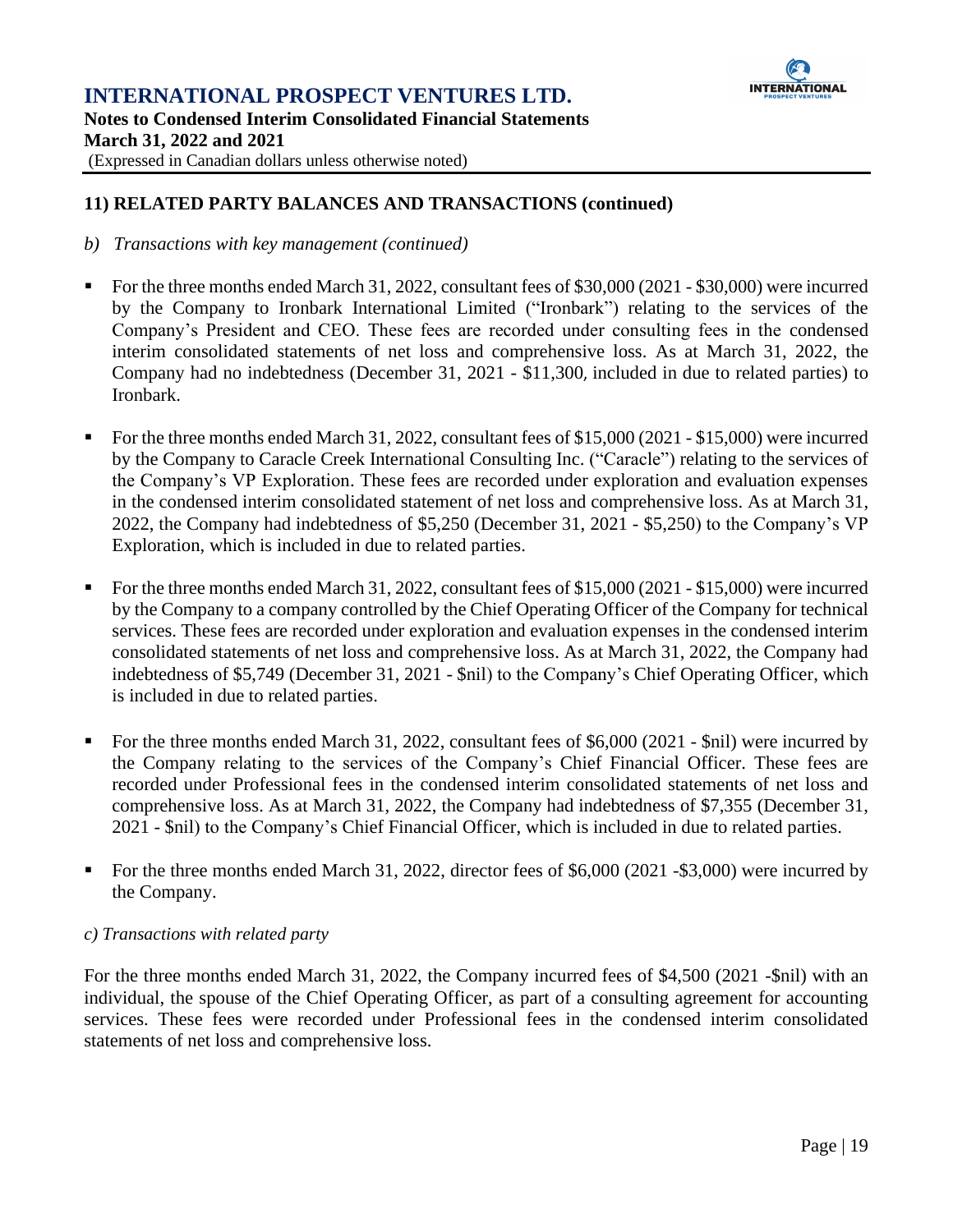

# **12) FINANCIAL ASSETS AND LIABILITIES**

#### *Categories of financial assets and liabilities*

The carrying amounts and fair values of financial instruments presented in the consolidated statements of financial position are as follows:

|                           |  | As at March 31, |         | As at December 31, |  |                   |
|---------------------------|--|-----------------|---------|--------------------|--|-------------------|
|                           |  | 2022            |         | 2021               |  |                   |
|                           |  | <b>Carrying</b> | Fair    | <b>Carrying</b>    |  |                   |
| Financial assets          |  | amount          | value   | amount             |  | <b>Fair value</b> |
| Cash and cash equivalents |  | 289,233         | 289,233 | 445,345            |  | 445,345           |
|                           |  | 289,233         | 289,233 | 445,345            |  | 445,345           |

|                                          |               | As at March 31,<br>2022 |        |          | As at December 31,<br>2021 |              |                   |
|------------------------------------------|---------------|-------------------------|--------|----------|----------------------------|--------------|-------------------|
|                                          |               | <b>Carrying</b>         | Fair   |          | <b>Carrying</b>            |              |                   |
| <b>Financial liabilities</b>             |               | amount                  | value  |          | amount                     |              | <b>Fair value</b> |
| Accounts payable and accrued liabilities | $\mathcal{S}$ | 13,208 \$               | 13,208 | <b>S</b> | 14,962                     |              | 14,962            |
| Due to related parties                   |               | 20,440                  | 20,440 |          | 20,574                     |              | 20,574            |
|                                          | \$            | 33,648                  | 33,648 |          | 35,536                     | $\mathbb{S}$ | 35,536            |

The carrying value of cash and cash equivalents, due to related parties and accounts payable and accrued liabilities is considered to be a reasonable approximation of fair value because of the short-term maturity of these instruments. Financial assets and liabilities measured at amortized cost for which a fair value is provided in the consolidated statements of financial position are presented in accordance with the fair value hierarchy. This hierarchy groups financial assets and liabilities into three levels based on the significance of inputs used in measuring the fair value of the financial assets and liabilities.

The fair value hierarchy has the following levels:

- Level 1: quoted prices (unadjusted) in active markets for identical assets or liabilities at the reporting date;
- Level 2: inputs other than quoted prices included within Level 1 that are observable for the asset or liability, either directly (i.e. as prices) or indirectly (i.e. derived from prices)
- Level 3: inputs for the assets or liabilities that are not based on observable market data (unobservable inputs).

The level within which the financial asset or liability is classified is determined based on the lowest level of significant input to the fair value measurement. There have been no significant transfers between Level 1, 2 and 3 in the reporting periods. The techniques and evaluation methods used to measure fair value were not changed compared to previous years.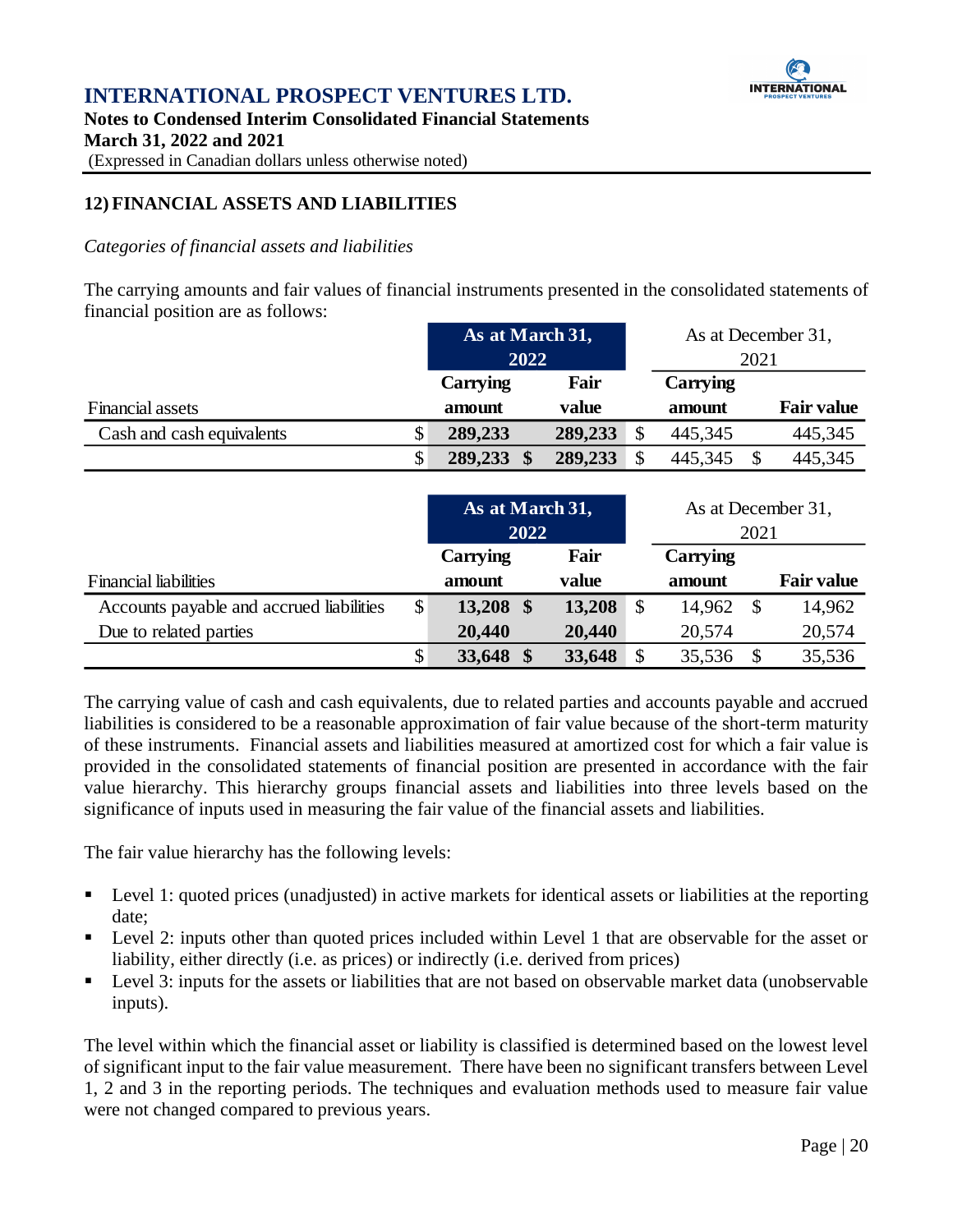

# **13) CAPITAL MANAGEMENT POLICIES AND PROCEDURES**

The Company's objectives in managing capital is to safeguard its ability to continue its operations, to increase the value of the assets of the business and to provide an adequate return to owners. These objectives will be achieved by identifying the right exploration prospects, adding value to these projects and ultimately taking them through to production either with partners or by the Company's own means or sale.

The Company manages its capital structure and makes adjustments to it in light of changes in economic conditions and the risk characteristics of the underlying assets. In order to maintain or adjust the capital structure, the Company may issue new shares to improve its financial performance and flexibility. When financing conditions are not optimal, the Company may enter into option agreements or other solutions to continue its exploration and evaluation activities or may slow its activities until conditions improve. The Company monitors capital on the basis of the carrying amount of equity. Capital for reporting period under review is summarized in note 9 and in the statement of changes in equity. The Company is not subject to any externally imposed capital requirements.

# **14) FINANCIAL RISKS**

The Company is exposed to various financial risks in relation to its financial instruments. The main types of risks the Company is exposed to are credit risk and liquidity risk.

The Company focuses on actively securing short to medium-term cash flow by minimizing the exposure to financial markets. The Company does not actively engage in the trading of financial instruments for speculative purposes.

The Company's main financial risk exposure and its financial risk management policies are as follows:

# *Credit risk*

Credit risk relates to the risk that one party to a financial instrument will not fulfill some or all of its obligations, thereby causing the Company to sustain a financial loss. The Company's maximum exposure to credit risk is limited to the carrying amount of cash of \$289,233 as at March 31, 2022 and \$445,345 as at December 31, 2021. The risk related to cash is considered negligible as the Company is dealing with a reputable financial institution whose credit rating is excellent.